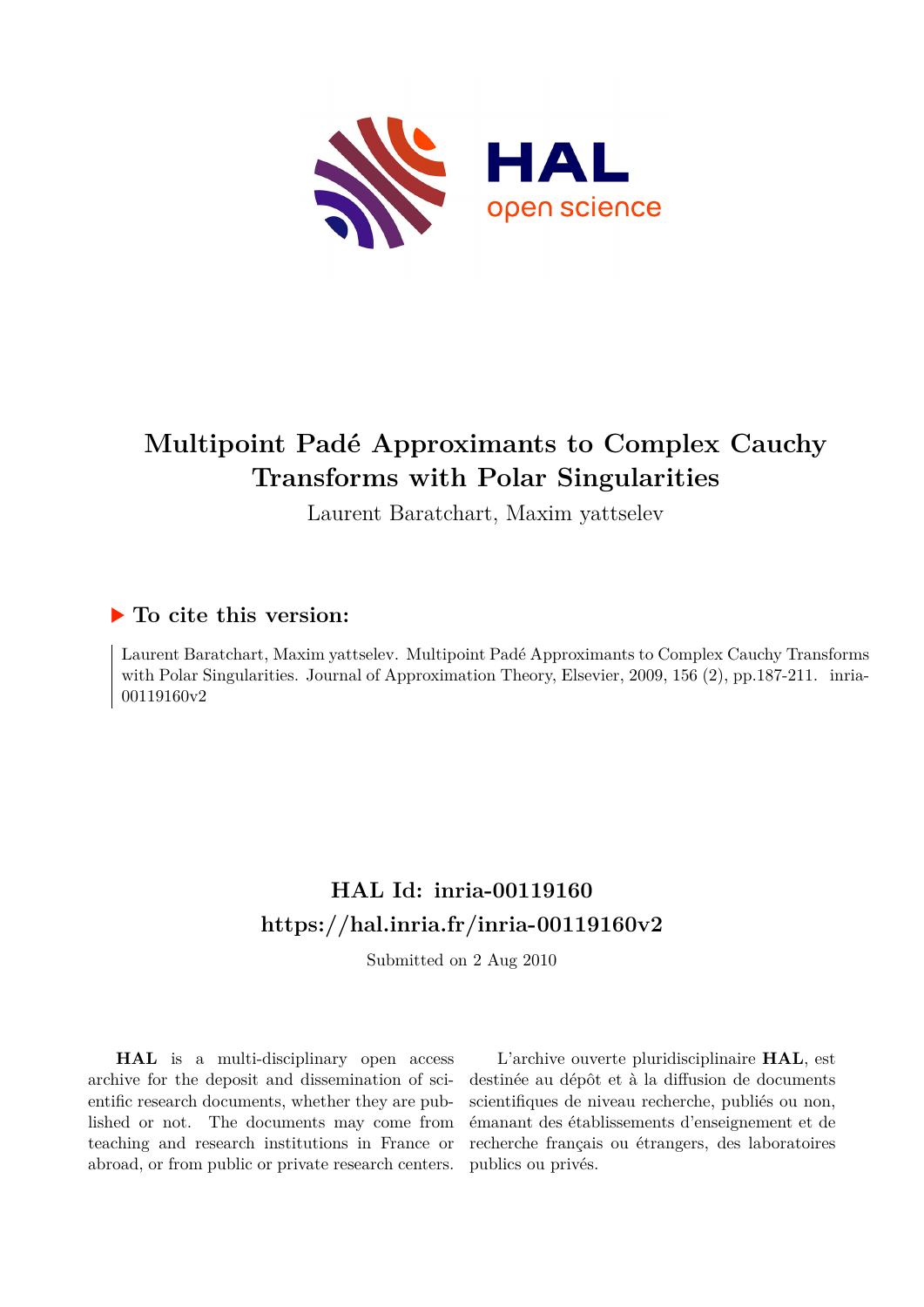### MULTIPOINT PADÉ APPROXIMANTS TO COMPLEX CAUCHY TRANSFORMS WITH POLAR SINGULARITIES

L. BARATCHART AND M. YATTSELEV

Abstract. We study diagonal multipoint Padé approximants to functions of the form

$$
F(z) = \int \frac{d\lambda(t)}{z - t} + R(z),
$$

where R is a rational function and  $\lambda$  is a complex measure with compact regular support included in R, whose argument has bounded variation on the support. Assuming that interpolation sets are such that their normalized counting measures converge sufficiently fast in the weak-star sense to some conjugate-symmetric distribution  $\sigma$ , we show that the counting measures of poles of the approximants converge to  $\hat{\sigma}$ , the balayage of  $\sigma$  onto the support of  $\lambda$ , in the weak<sup>\*</sup> sense, that the approximants themselves converge in capacity to F outside the support of  $\lambda$ , and that the poles of R attract at least as many poles of the approximants as their multiplicity and not much more.

#### 1. Introduction

This paper is concerned with the asymptotic behavior of diagonal multipoint Padé approximants to functions of the form

(1) 
$$
F(z) = \int \frac{d\lambda(t)}{z - t} + R(z),
$$

where R is a rational function holomorphic at infinity and  $\lambda$  is a complex measure compactly and regularly supported on the real line.

Diagonal multipoint Padé approximants are rational interpolants of type  $(n, n)$  where, for each n, a set of  $2n + 1$  interpolation points has been prescribed, one of which is infinity. Moreover, we assume that the interpolation points converge sufficiently fast to a conjugatesymmetric limit distribution whose support is disjoint from both the poles of  $R$  and the convex hull of supp( $\lambda$ ), the support of  $\lambda$  (see (8)).

To put our results into perspective, let us begin with an account of the existing literature. When  $\lambda$  is a positive measure and  $R \equiv 0$  (in this case F is referred to as a Markov function), the study of diagonal Padé approximants to  $F$  at infinity goes back to A. A. Markov who showed (see [23]) that they converge uniformly to F on compact subsets of  $\overline{\mathbb{C}} \setminus I$ , where I is the convex hull of supp( $\lambda$ ). Later this work was extended to multipoint Padé approximants with conjugate-symmetric interpolation schemes by A. A. Gonchar and G. López Lagomasino in  $[16]$ . A cornerstone of the theory is the close relationship between Padé approximants to Markov functions and orthogonal polynomials, since the denominator of the n-th diagonal approximant is the *n*-th orthogonal polynomial in  $L^2(d\lambda)$  (resp.  $L^2(d\lambda/p)$ , where p is a polynomial vanishing

<sup>2000</sup> Mathematics Subject Classification. primary 41A20, 41A30, 42C05; secondary 30D50, 30D55, 30E10, 31A15.

Key words and phrases. Padé approximation, rational approximation, orthogonal polynomials, non-Hermitian orthogonality.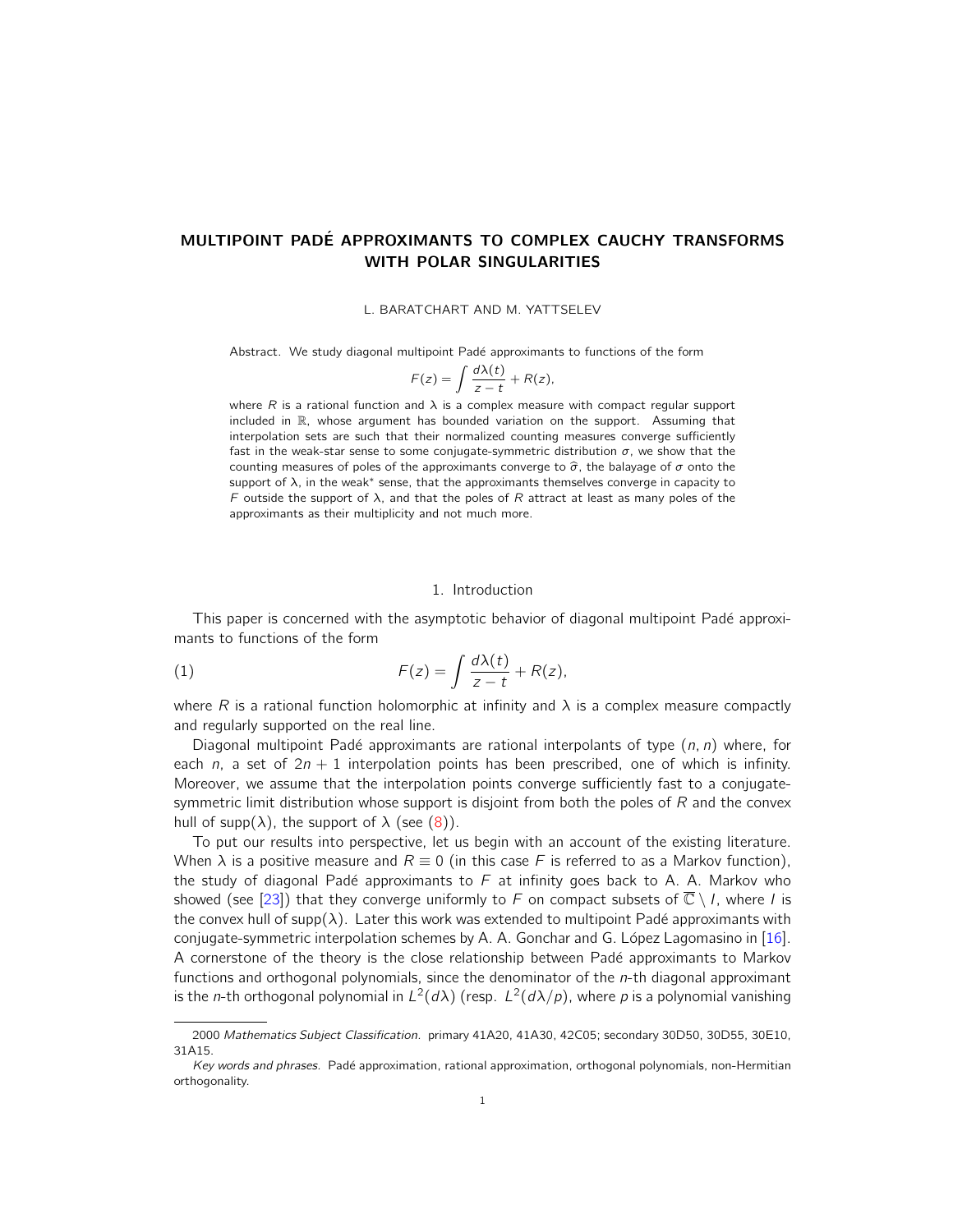at finite interpolation points). For further references and sharp error rates, we refer the reader to the monographs [33, 36].

Another generalization of Markov's result was obtained by A. A. Gonchar on adding polar singularities, i.e. on making  $R \neq 0$ . He proved in [15] that Padé approximants still converge to F locally uniformly in  $\overline{\mathbb{C}} \setminus (S' \cup I)$ , where S' is the set of poles of R, provided that  $\lambda$  is a positive measure with singular part supported on a set of logarithmic capacity zero. Subsequently, it was shown by E. A. Rakhmanov in [27] that weaker assumptions on  $\lambda$  can spoil the convergence, but at the same time that if the coefficients of  $R$  are real, then the locally uniform convergence holds for any positive  $\lambda$ . Although it is not a concern to us here, let us mention that one may also relax the assumption that supp( $\lambda$ ) is compact. In particular, Padé and multipoint Padé approximants to Cauchy transforms of positive measures supported in  $[0, \infty]$  (such functions are said to be of Stieltjes type) were investigated by G. López Lagomasino in [19, 20]. Let us also stress that polynomials satisfying certain Sobolev-type orthogonality exhibit an asymptotic behavior quite similar to that of the denominators of diagonal Padé approximants to functions of the form  $(1)$  with non-trivial R  $[21]$ .

The case of a complex measure was taken up by G. Baxter in [11] and by J. Nuttall and S. R. Singh in [25], who established strong asymptotics of non-Hermitian orthogonal polynomials on a segment for measures that are absolutely continuous with respect to the (logarithmic) equilibrium distribution of that segment, and whose density satisfy appropriate conditions expressing, in one way or another, that it is smoothly invertible. These results entail that the Padé approximants to F converge uniformly to the latter on compact subsets of  $\overline{\mathbb{C}} \setminus I$  when  $R \equiv 0$  and  $d\lambda/d\mu_I$  meets these conditions (here  $\mu_I$  indicates the equilibrium distribution on I). For instance Baxter's condition is that log  $d\lambda/d\mu_I$ , when extended periodically, has an absolutely summable Fourier series. When  $d\lambda(t)/dt$  is holomorphic and non-vanishing on a neighborhood of I, still stronger asymptotics, which apply to multipoint Padé approximants as well, were recently obtained by A. I. Aptekarev in [4] (see also [5]), using the matrix Riemann-Hilbert approach pioneered by P. Deift and X. Zhou (see e.g. [12]). Even though it is not directly related to the present work we mention for completeness another approach to analyzing the asymptotics of Padé approximants based on three term recurrence relations [10].

Meanwhile H. Stahl opened up new perspectives in his pathbreaking papers [31, 32], where he studied diagonal Padé approximants to (branches of) multiple-valued functions that can be continued analytically without restriction except over a set of capacity zero (typical examples are functions with poles and branchpoints). By essentially representing the "main" singular part of the function as a Cauchy integral over a system of cuts of minimal capacity, and through a deep analysis of zeros of non-Hermitian orthogonal polynomials on such systems of cuts, he established the asymptotic distribution of poles and subsequently the convergence in capacity of the Padé approximants on the complement of the cuts. In  $[17]$  this construction was generalized to certain carefully chosen multipoint Padé approximants by A. A. Gonchar and E. A. Rakhmanov, who, in particular, used it to illustrate the sharpness of O. G. Parfenov's theorem (formerly Gonchar's conjecture) on the rate of approximation by rational functions over compact subsets of the domain of holomorphy, see [26]. Of course the true power of this method lies with the fact that it allows one to deal with measures supported on more general systems of arcs than a segment, which is beyond the scope of the present paper. However, since a segment is the simplest example of an arc of minimal logarithmic capacity connecting two points, the results we just mentioned apply in particular to functions of the form  $(1)$ , where  $\lambda$  is a complex measure supported on a segment which is absolutely continuous there with continuous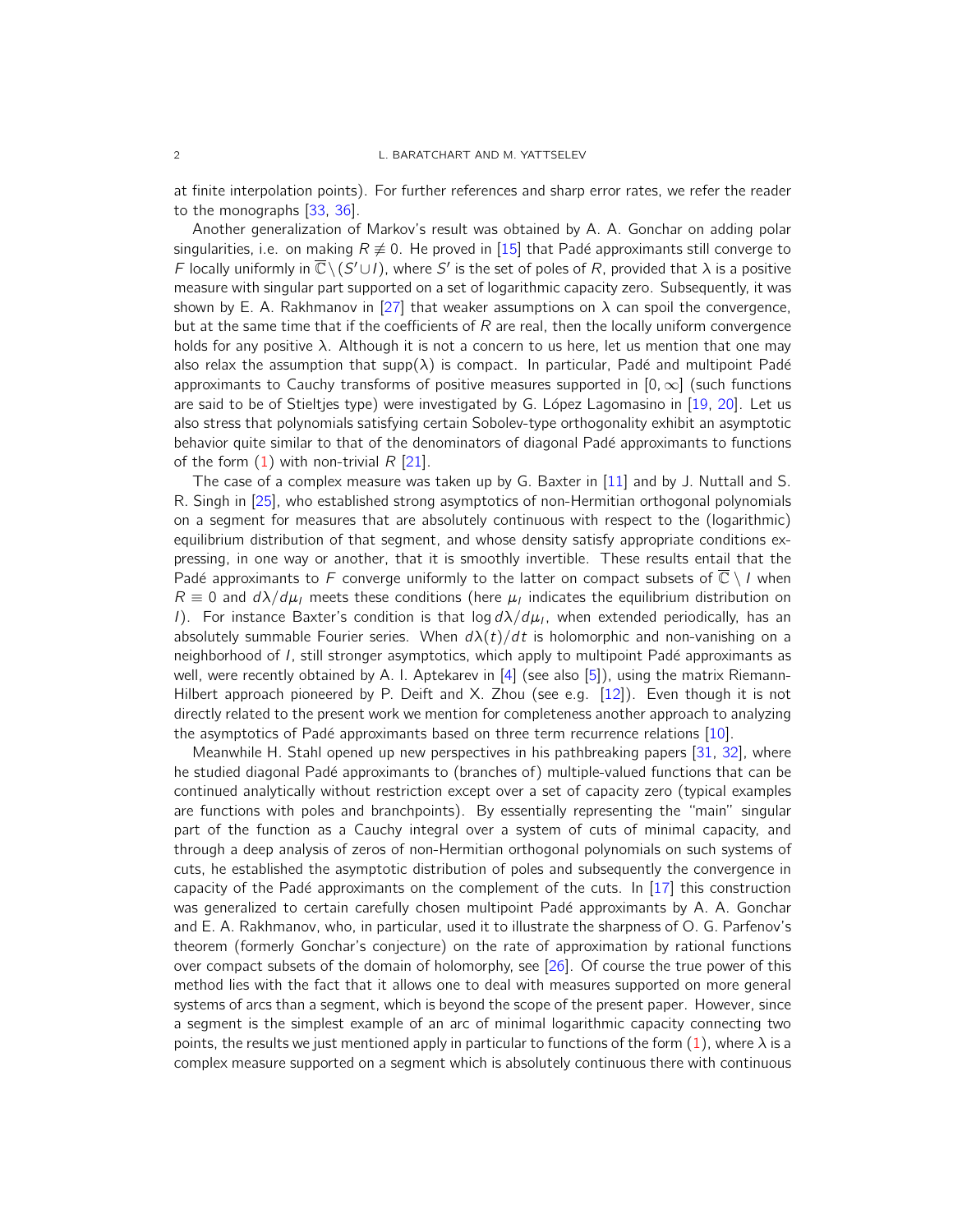density that does not vanish outside a set of capacity zero. By different, operator-theoretic methods, combined with a well-known theorem of E. A. Rakhmanov on ratio asymptotics (see [28]), A. Magnus further showed that the diagonal Padé approximants to F converge uniformly on compact subsets of  $\overline{\mathbb{C}} \setminus I$  when  $R \equiv 0$  and  $d\lambda/dt$  is non-zero almost everywhere with continuous argument [22]. The existence of a uniformly convergent subsequence of diagonal Padé approximants to (1) with non-trivial R was shown in [34] whenever supp( $\lambda$ ) is a disjoint union of analytic arcs in "general position" of minimal capacity and  $d\lambda/dt$  is sufficiently smooth and non-vanishing. Moreover, when supp( $\lambda$ ) is a union of several intervals and the density of the measure is real analytic, the behavior of the zeros that do not approach supp( $\lambda$ ) nor the poles of R can be described by the generalized Dubrovin system of non-linear differential equations [35].

In contrast with previous work, the present approach allows the complex measure  $\lambda$  to vanish on a large subset of I. Specifically, we require that the total variation measure  $|\lambda|$  has compact regular support and that it is not too thin, say, larger than a power of the radius on relative balls of the support (see the definition of the class  $BVT$  in Section 2). In particular, this entails that  $\text{supp}(\lambda)$  could be a thick Cantor set, or else the closure of a union of infinitely many intervals; such cases could not be handled by previously known methods. Although fairly general, these conditions could be further weakened, for instance down to the Λ-criterion introduced by H. Stahl and V. Totik in  $[33]^{1}$ . However, our most stringent assumption bears on the argument of  $\lambda$ , as we require the Radon-Nikodym derivative  $d\lambda/d|\lambda|$  to be of bounded variation on  $supp(\lambda)$ . This assumption, introduced in [18, 6], unlocks many difficulties and will lead us to the weak convergence of the poles and to the convergence in capacity on  $\overline{\mathbb{C}} \setminus (S' \cup {\operatorname{supp}}(\lambda))$  of multipoint Padé approximants to functions of the form  $(1)$ . Moreover we shall prove that each pole of  $R$  attracts at least as many poles of the approximants as its multiplicity, and not much more. In fact, our hypotheses give rise to an explicit upper bound on the number of poles of the approximants that may lie outside a given neighborhood of the singular set of  $F$ . Hence, on each compact subset K of  $\overline{\mathbb{C}} \setminus (S' \cup \mathsf{supp}(\lambda))$ , every sequence of approximants contains a subsequence that converges uniformly to F locally uniformly on  $K \setminus E$ , where E consists of boundedly many (unknown) points. When supp $(\lambda)$  is a finite union of intervals, results of this type were obtained under stronger assumptions in  $[24]$  for classical Padé approximants.

Finally, we would like to mention that the presented approach can also be carried out for AAK-type meromorphic approximants. Although their definition is rather simple, deriving functional decomposition for them is not trivial (cf. [1] and [8]) and the latter gives rise to more complicated orthogonality relations than those satisfied by the denominators of Padé approximants. Thus, we consider meromorphic approximants separately in [9].

#### 2. Padé Approximation

We start by describing the class of measures that we allow in  $(1)$  and placing restrictions on the points with respect to which we shall define Padé approximants.

Let  $\lambda$  be a complex Borel measure whose support  $S := \text{supp}(\lambda) \subset \mathbb{R}$  is compact and consists of infinitely many points. Denote by  $|\lambda|$  the total variation measure. Clearly  $\lambda$  is absolutely continuous with respect to  $|\lambda|$ , and we shall assume that its Radon-Nikodym derivative (which is of unit modulus  $|\lambda|$ -a.e.) is of bounded variation. In other words,  $\lambda$  is of the form

(2) 
$$
d\lambda(t) = e^{i\varphi(t)}d|\lambda|(t),
$$

<sup>&</sup>lt;sup>1</sup>This depends on the corresponding generalization of the results in [6] to be found in [18], as yet unpublished.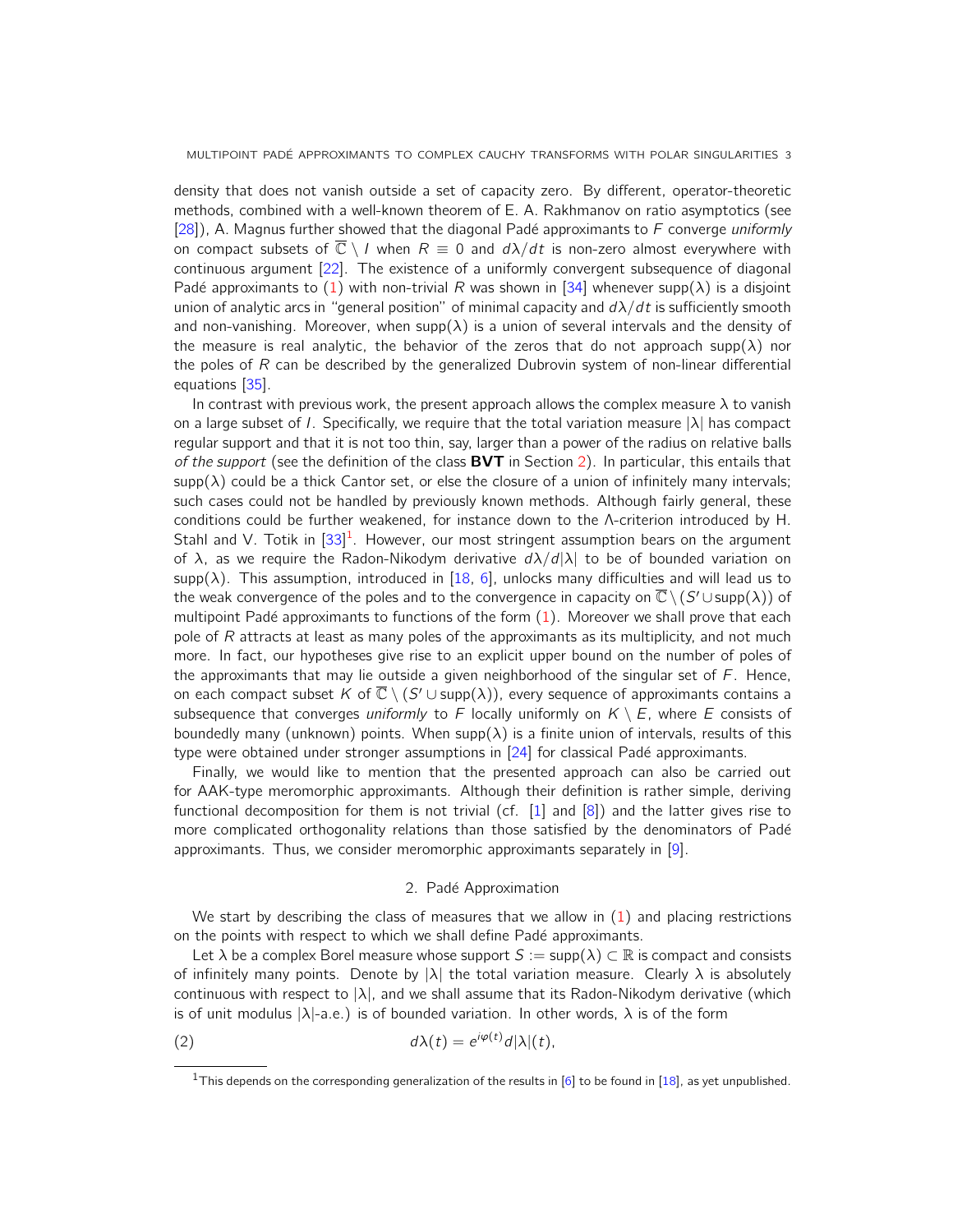for some real-valued argument function  $\varphi$  such that<sup>2</sup>

(3) 
$$
V(\varphi, S) := \sup \left\{ \sum_{j=1}^N |\varphi(x_j) - \varphi(x_{j-1})| \right\} < \infty,
$$

where the supremum is taken over all finite sequences  $x_0 < x_1 < \ldots < x_N$  in S as N ranges over N.

For convenience, we extend the definition of  $\varphi$  to the whole of R as follows. Let  $I := [a, b]$ be the convex hull of S. It is easy to see that if we interpolate  $\varphi$  linearly in each component of  $I \setminus S$  and if we set  $\varphi(x) := \lim_{t \to a, t \in S} \varphi(t)$  for  $x < a$  and  $\varphi(x) := \lim_{t \to b, t \in S} \varphi(t)$  for  $x > b$  (the limits exist by (3)), the variation of  $\varphi$  will remain the same. In other words, we may arrange things so that the extension of  $\varphi$ , still denoted by  $\varphi$ , satisfies

$$
V(\varphi, S) = V(\varphi, \mathbb{R}) =: V(\varphi).
$$

Among all complex Borel measures of type  $(2)-(3)$ , we shall consider only a subclass **BVT** defined as follows. We say that a complex measure  $\lambda$ , compactly supported on  $\mathbb R$ , belongs to the class **BVT** if it has an argument of bounded variation and if moreover

- (1) supp $(\lambda)$  is a regular set;
- (2) there exist positive constants c and L such that, for any  $x \in \text{supp}(\lambda)$  and  $\delta \in (0,1)$ , the total variation of  $\lambda$  satisfies  $|\lambda|([x - \delta, x + \delta]) \geq c\delta^{\perp}$ .

In what follows we consider only functions of the form

(4) 
$$
F(z) := \int \frac{d\lambda(\xi)}{z - \xi} + R_s(z),
$$

with  $\lambda \in$  **BVT** and  $R_s$  a rational function of type  $(s - 1, s)$  assumed to be in irreducible form. Hereafter we shall denote by

(5) 
$$
Q_s(z) = \prod_{\eta \in S'} (z - \eta)^{m(\eta)}
$$

the denominator of  $R_s$ , where  $S'$  is the set of poles of  $R_s$  and  $m(\eta)$  stands for the multiplicity of  $\eta \in S'$ . Thus, F is a meromorphic function in  $\mathbb{C} \setminus S$  with poles at each point of S' and therefore it is holomorphic in  $\overline{\mathbb{C}} \setminus \widetilde{S}$ , where

$$
\widetilde{S}:=S\cup S'.
$$

Note that  $F$  does not reduce to a rational function since  $S$  consists of infinitely many points (cf. [7, Sec. 5.1] for a detailed argument).

Diagonal multipoint Padé approximants to F are rational functions of type  $(n, n)$  that interpolate F at a prescribed system of points. More precisely, pick  $n \in \mathbb{N}$  and let  $A_n =$  $\{\zeta_{1,n},\ldots,\zeta_{2n,n}\}$  be a set of 2n interpolation points, where the  $\zeta_{j,n}\in\overline{\mathbb{C}}\setminus\widetilde{S}$  need not be distinct nor finite. With such an  $A_n$  we form the monic polynomial

(6) 
$$
v_{2n}(z) = \prod_{\zeta_{j,n}\in A_n\cap\mathbb{C}}(z-\zeta_{j,n})
$$

(note that  $v_{2n}$  retains only the interpolation points at finite distance thus it needs not have exact degree 2n).

<sup>&</sup>lt;sup>2</sup>Note that  $e^{i\varphi}$  has bounded variation if and only if  $\varphi$  can be chosen of bounded variation.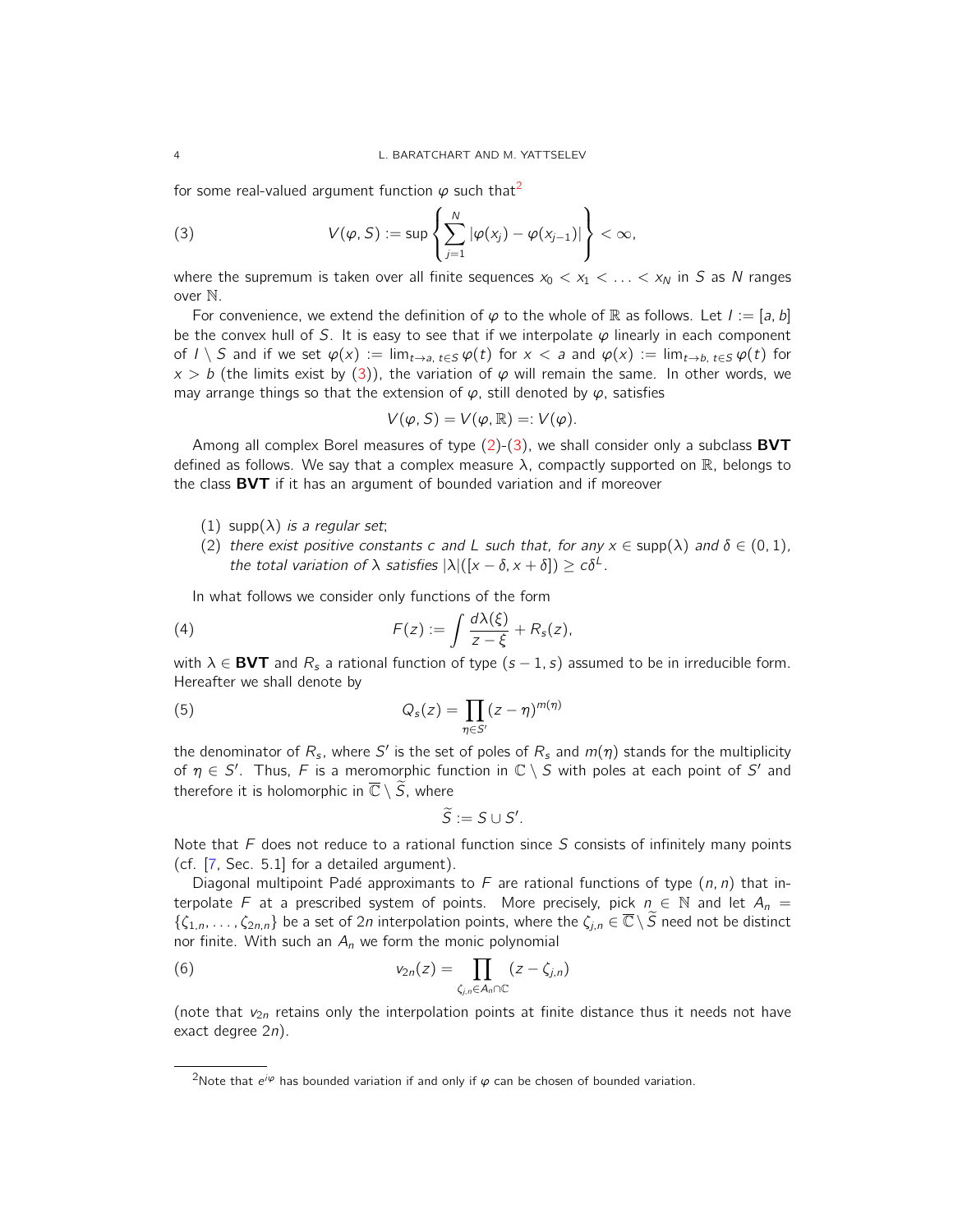MULTIPOINT PADÉ APPROXIMANTS TO COMPLEX CAUCHY TRANSFORMS WITH POLAR SINGULARITIES 5

Given F of type (4) and  $A_n$  as above, the diagonal multipoint Padé approximant to F associated with A<sub>n</sub> is the unique rational function  $\Gamma_n = p_n/q_n$  where the polynomials  $p_n$  and  $q_n$ satisfy:

- (i) deg  $p_n \le n$ , deg  $q_n \le n$ , and  $q_n \not\equiv 0$ ;
- (ii)  $(q_n(z)F(z) p_n(z)) / v_{2n}(z)$  is analytic in  $\overline{\mathbb{C}} \setminus \widetilde{S}$ ;
- (iii)  $(q_n(z)F(z) p_n(z)) / v_{2n}(z) = O(1/z^{n+1})$  as  $z \to \infty$ .

A multipoint Padé approximant always exists since the conditions for  $p_n$  and  $q_n$  amount to solving a system of  $2n+1$  homogeneous linear equations with  $2n+2$  unknown coefficients, no solution of which can be such that  $q_n \equiv 0$  (we may thus assume that  $q_n$  is monic); note that (iii) entails at least one interpolation condition at infinity and therefore  $\Pi_n$  is, in fact, of type  $(n-1, n)$ .

If we let now  $\mathbf{A} := \{A_n\}_{n \in \mathbb{N}}$  be an *interpolation scheme*, i.e. a sequence indexed by  $n \in \mathbb{N}$ of sets  $A_n$  as above, we get a corresponding sequence  $\{\Pi_n\}_{n\in\mathbb{N}}$  of diagonal Padé approximants whose asymptotic behavior can be studied when  $n$  gets large. Namely, we shall be interested in three types of questions:

- (a) What is the asymptotic distribution of the poles of Padé approximants to  $F$ ?
- (b) Do some of these poles converge to the polar singularities of  $F$ ?
- (c) What can be said about the convergence of such approximants to F ?

To be able to provide answers to these questions, we need to place some constraints on interpolation schemes. An interpolation scheme  $A$  is said to be *admissible* if

- (1)  $K(A)$ , the set of the limit points of A, is disjoint from S' ∪ l;
- (2) the counting measures of the points in  $A_k$  converge in the weak\* topology to some Borel measure, say  $\sigma$ , having finite logarithmic energy;
- (3) the argument functions of polynomials  $v_{2n}$ , associated to **A** via (6), have uniformly bounded derivatives on I.

In other words, we call an interpolation scheme admissible if the interpolation points stay away from the poles of  $R_s$  and the convex hull of the support of  $\lambda$ , if there exists a Borel measure  $\sigma = \sigma(\mathbf{A})$  supported on  $\mathcal{K}(\mathbf{A})$  such that

$$
\sigma_n := \frac{1}{n} \sum_{j=1}^{2n} \delta_{\zeta_{j,n}} \stackrel{*}{\to} \sigma,
$$

and if the norms  $\|(\nu_{2n}/|\nu_{2n}|)' \|$ , are uniformly bounded with n, where  $\| \cdot \|_{\kappa}$  stands for the supremum norm on a set K. We call  $\sigma$  the asymptotic distribution of **A**. Note that  $\mathcal{K}(\mathbf{A})$  is not necessarily compact. If it is not compact, the finiteness of the logarithmic energy of  $\sigma$  is understood as follows. Since  $\mathcal{K}(\mathbf{A})$  is closed and does not intersect S, there exists  $z_0 \in \mathbb{C}\setminus\cup_k A_k$ such that  $z_0\notin \mathcal{K}(\mathbf{A})$ . Pick such a  $z_0$  and set  $M_{z_0}(z)\,:=\,1/(z-z_0).$  Then, all  $M_{z_0}(A_k)$  are contained in some compact set and their counting measures converge weak\* to  $\sigma^{\sharp}$  such that  $\sigma^\sharp(B)\coloneqq\sigma(M_{z_0}^{-1}(B))$  for any Borel set  $B\subset\mathbb{C}.$  We say that  ${\bf A}$  is admissible if  $\sigma^\sharp$  has finite logarithmic energy. Obviously, this definition does not depend on a particular choice of  $z_0$ . Further, as a consequence of (3), there exists a finite constant  $V_A$  satisfying

(7) 
$$
V(\arg(v_{2n}), I) \leq V_A
$$
 for any  $n \in \mathbb{N}$ .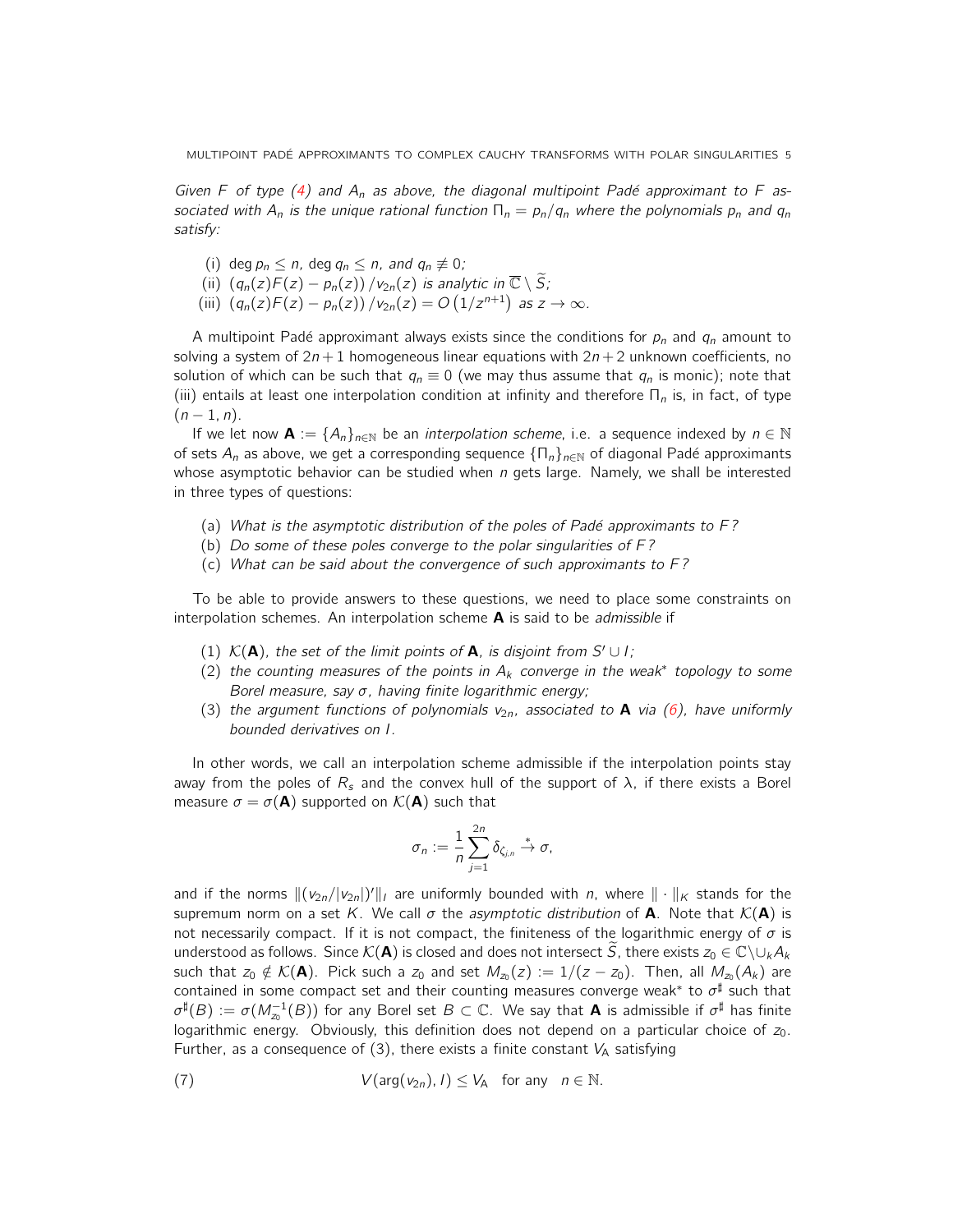Notice that (3) is satisfied if, for example, all  $A_n$  in **A** are conjugate-symmetric. More generally, it can be readily verified that (3) amounts to

(8) 
$$
\operatorname{Im}\left(\int \frac{d\sigma_n(t)}{z-t}\right) = O\left(\frac{1}{n}\right)
$$

uniformly on I, which is exactly what we meant in the introduction when saying that the counting measures of interpolation points should converge sufficiently fast.

The four theorems stated below constitute the main results of the paper. For the notions of potential that we use (logarithmic and Green potentials, balayage, equilibrium distributions, capacity and convergence in capacity) the reader may want to consult the appendix.

**Theorem 2.1.** Let F be given by (4)-(5) with  $\lambda \in$  **BVT** and let  $\{\Pi_n\}_{n\in\mathbb{N}}$  be a sequence of diagonal multipoint Padé approximants to  $F$  that corresponds to an admissible interpolation scheme **A** with asymptotic distribution  $\sigma$ . Then the counting measures of the poles of  $\Pi_n$ converge in the weak<sup>\*</sup> sense to  $\widehat{\sigma}$ , the balayage of  $\sigma$  onto S.

We note that the limit distribution of poles of  $\Pi_n$  can also be interpreted as the weighted equilibrium distribution on S in the presence of the external field  $-U^{\sigma}$  (cf. [30, Ch. I]).

Recall (cf. [30, pg. 118]) that  $\hat{\delta}_{\infty}$  is simply  $\mu_S$ , the logarithmic equilibrium distribution on S. Therefore for classical Padé approximants (when each  $v_{2n} \equiv 1$ , i.e. when all the interpolation points are at infinity), the above theorem reduces to the following result.

**Corollary 2.2.** Let F be given by (4)-(5) with  $\lambda \in BVT$  and let  $\{\Pi_n\}_{n\in\mathbb{N}}$  be the sequence of Padé approximants to F at infinity. Then the counting measures of the poles of  $\Pi_n$  converge to  $\mu_S$  in the weak<sup>\*</sup> sense.

The previous theorem gave one answer to question  $(a)$ . Our next result addresses question (c) by stating that the approximants behave rather nicely toward the approximated function, namely they converge in capacity to F on  $\mathbb{C} \setminus S$ .

**Theorem 2.3.** Let F, **A**, and  $\{\Pi_n\}_{n\in\mathbb{N}}$  be as in Theorem 2.1. Then

(9) 
$$
|(F - \Pi_n)(z)|^{1/2n} \stackrel{\text{cap}}{\to} \exp\left\{-U_{\mathbb{C}\backslash S}^{\sigma}(z)\right\}
$$

on compact subsets of  $\mathbb{C}\setminus S$ , where  $U^\sigma_{\mathbb{C}\setminus S}$  is the Green potential of  $\sigma$  relative to  $\mathbb{C}\setminus S$  and  $\stackrel{\text{cap}}{\to}$ denotes convergence in capacity.

Finally, we approach question  $(b)$ . In order to provide an answer to this question, we need some notation. For any point  $z \in \mathbb{C}$  define the lower and upper characteristic  $\overline{m}(z)$ ,  $m(z) \in \mathbb{Z}_+$ as

$$
\overline{m}(z) := \inf_{U} \overline{m}(z, U), \quad \overline{m}(z, U) := \lim_{N \to \infty} \max_{n \geq N} \# \{ S_n \cap U \},
$$

and

$$
\underline{m}(z) := \inf_{U} \underline{m}(z, U), \quad \underline{m}(z, U) := \lim_{N \to \infty} \min_{n \geq N} \# \{ S_n \cap U \},
$$

respectively, where the infimum is taken over all open sets containing z and  $S_n$  is the set of poles of  $\Pi_n$ , counting multiplicities. Clearly,  $m(z) \leq \overline{m}(z)$ ,  $m(z) = +\infty$  if  $z \in S$  by Theorem 2.1, and  $\overline{m}(z) = 0$  if and only if z is not a limit point of poles of  $\Pi_n$ . Further, let  $I_m := \{[a_j, b_j]\}_{j=1}^m$  be any finite system of intervals covering S. Also, let Arg $(\xi) \in (-\pi, \pi]$  be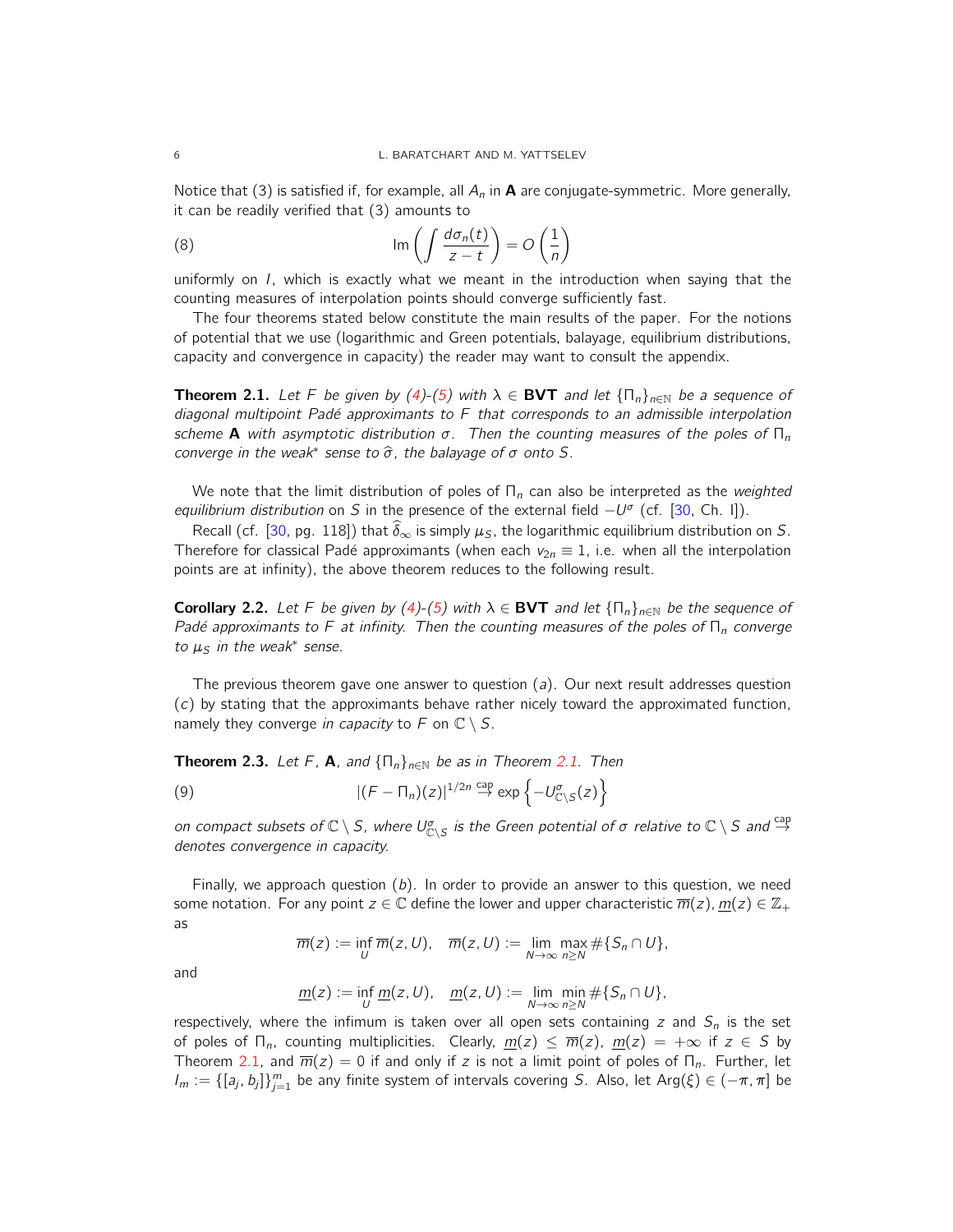the principal branch of the argument, where we set Arg(0) =  $\pi$ . With this definition, Arg( $\cdot$ ) becomes a left continuous function on  $\mathbb{R}$ . Now, for any interval  $[a_j, b_j]$  in  $I_m$  we define the angle in which this interval is seen at  $\xi \in \mathbb{C}$  by

Angle(
$$
\xi
$$
, [ $a_j$ ,  $b_j$ ]) := |Arg( $a_j - \xi$ ) - Arg( $b_j - \xi$ )|.

Finally, we define additively this angle for the whole system, i.e. the angle in which  $I_m$  is seen at  $\xi$  is defined by<sup>3</sup>

(10) 
$$
\theta(\xi) := \sum_{j=1}^m \text{Angle}(\xi, [a_j, b_j]).
$$

Note that  $0 \le \theta(\xi) \le \pi$  and  $\theta(\xi) = \pi$  if and only if  $\xi \in I_m$ .

The forthcoming theorem implies that each pole of  $F$  attracts at least as many poles of Padé approximants as its multiplicity and not much more.

**Theorem 2.4.** Let F, **A**, and  $\{\Pi_n\}_{n\in\mathbb{N}}$  be as in Theorem 2.1 and  $\theta(\cdot)$  be the angle function for a system of m intervals covering S. Then

(11)  $m(\eta) \ge m(\eta), \quad \eta \in S',$ 

and

(12) 
$$
\sum_{\eta \in S' \backslash S} (\overline{m}(\eta) - m(\eta))(\pi - \theta(\eta)) \leq V,
$$

with

(13) 
$$
V := V(\varphi) + V_A + (m + 2s' - 1)\pi + 2 \sum_{\eta \in S' \setminus S} m(\eta) \theta(\eta),
$$

where  $V_A$  was defined in (7) and s' is the number of poles of R on S counting multiplicities.

The basis of our approach lies in analyzing the asymptotic zero distribution of certain non-Hermitian orthogonal polynomials. It is easy to understand why. Indeed, let Γ be any closed Jordan curve that separates  $\widetilde{S}$  and  $\mathcal{K}(A)$  and contains  $\widetilde{S}$  in the bounded component of its complement, say D. Since

$$
(q_nF - p_n)(z)/v_{2n}(z) = O(1/z^{n+1}) \text{ as } z \to \infty
$$

and the left-hand side is analytic in  $\mathbb{C} \setminus \widetilde{S}$ , the Cauchy formula yields

$$
\int_{\Gamma} z^j q_n(z) F(z) \frac{dz}{v_{2n}(z)} = 0, \quad j = 0, \ldots, n-1, \quad z \in D.
$$

Clearly, by writing  $R_s$  as

$$
R_s(z) = \sum_{\eta \in S'} \sum_{k=0}^{m(\eta)-1} \frac{r_{\eta,k}}{(z-\eta)^{k+1}},
$$

we see that the last equations are equivalent to

(14) 
$$
\int P_{n-1}(t)q_n(t)\frac{d\lambda(t)}{v_{2n}(t)} + \sum_{\eta \in S'} \sum_{k=0}^{m(\eta)-1} \frac{r_{\eta,k}}{k!} \left(\frac{P_{n-1}(t)q_n(t)}{v_{2n}(t)}\right)^{(k)}\bigg|_{t=\eta} = 0
$$

 $3$ The notation does not reflect the dependency on the system of intervals, but the latter will always be made clear.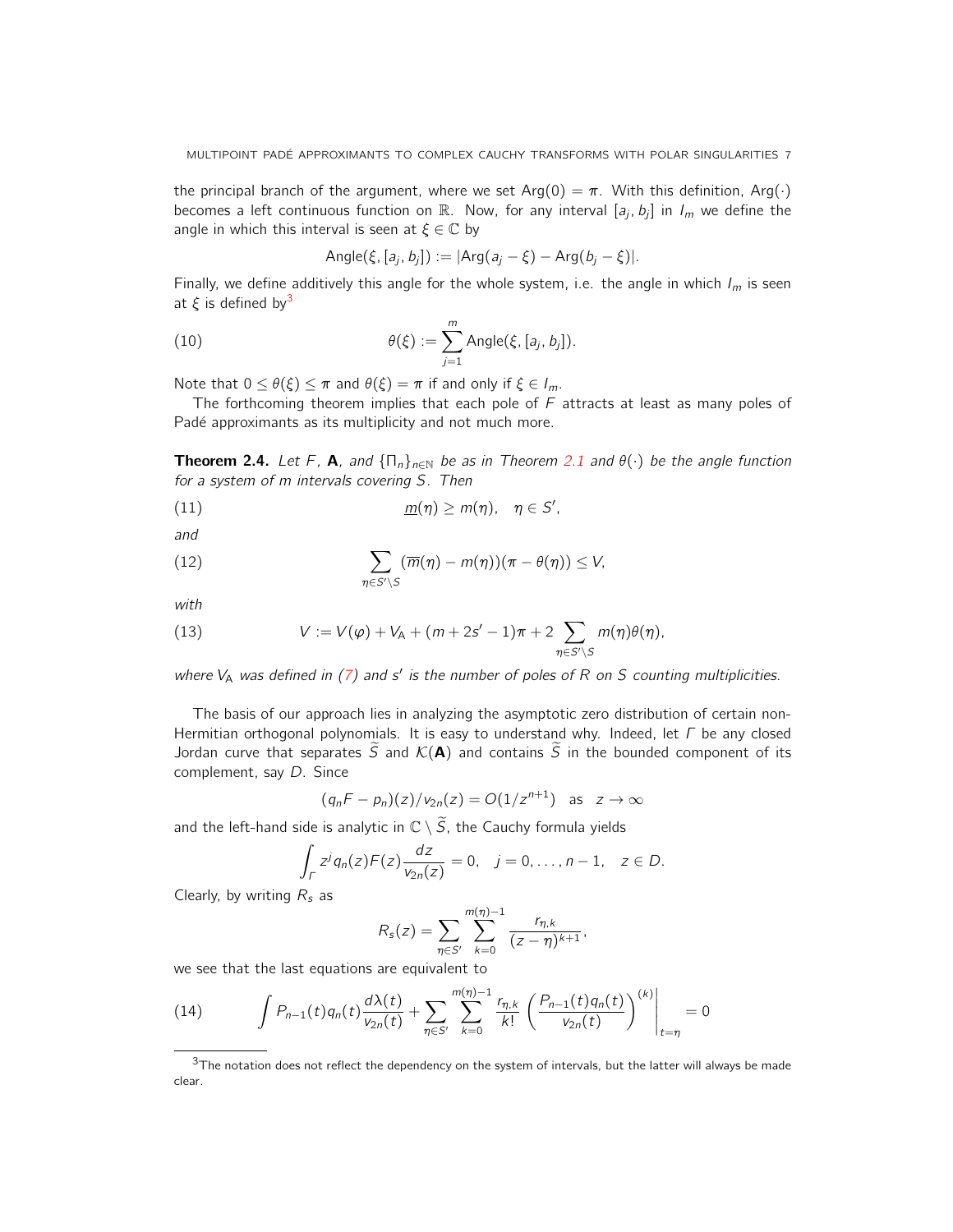for all  $P_{n-1}$  ∈  $\mathcal{P}_{n-1}$  by the definition of F, the Fubini-Tonelli's theorem, and the residue formula. So, upon taking  $P_{n-1}$  to be a multiple of  $Q_s$ , these relations yield for  $n > s$ 

(15) 
$$
\int t^k Q_s(t) q_n(t) \frac{d\lambda(t)}{\nu_{2n}(t)} = 0, \quad k = 0, \ldots, n - s - 1.
$$

Hence the denominators of the multipoint Padé approximants to  $F$  are polynomials satisfying non-Hermitian orthogonality relations with varying complex measures  $d\lambda/\nu_{2n}$ .

The following theorem describes the zero distribution of the polynomials  $q_n$  satisfying (15). Let us stress that, in general, such polynomials need not be unique up to a multiplicative constant nor have exact degree n. In the theorem below, it is understood that  $q_n$  is any sequence of such polynomials and that their counting measures are normalized by  $1/n$  so that they may no longer be probability measures. This is of no importance since the defect  $n - \deg(q_n)$  is uniformly bounded as will be shown later.

**Theorem 2.5.** Let  $\{q_n\}_{n\in\mathbb{N}}$  be a sequence of polynomials of degree at most n satisfying weighted orthogonality relations (15), where  $\{v_{2n}\}_{n\in\mathbb{N}}$  is the sequence of monic polynomials associated via (6) to some admissible interpolation scheme **A** with asymptotic distribution  $\sigma$  and where  $\lambda \in$  **BVT**. Then the counting measures  $\nu_n$  of the zeros of  $q_n(z) = \prod (z - \xi_{j,n})$ , namely  $\nu_n := (1/n) \sum \delta_{\xi_{j,n}}$ , converge in the weak $^*$  sense to  $\widehat{\sigma}$ , the balayage of  $\sigma$  onto  $S = \text{supp}(\lambda)$ .

By virtue of the results in the PhD thesis of R. Küstner  $[18]$ , a generalization of the previous theorem can be proved when the measure  $\lambda$ , instead of belonging to **BVT**, has an argument of bounded variation and satisfies the so-called Λ-criterion introduced in [33, Sec. 4.2]:

$$
\operatorname{cap}\left(\left\{t\in S:\ \limsup_{r\to 0}\frac{\operatorname{Log}(1/\mu[t-r,t+r])}{\operatorname{Log}(1/r)}<+\infty\right\}\right)=\operatorname{cap}(S).
$$

However, this assumption would make the exposition heavier and we leave it to the interested reader to carry out the details.

#### 3. Proofs

We start by stating several auxiliary results that are crucial for the proof of Theorem 2.5.

**Lemma** ([6, Lem. 3.2]) Let  $\nu$  be a positive measure which has infinitely many points in its support and assume the latter is covered by finitely many disjoint intervals: supp( $\nu$ ) ⊆  $\cup_{j=1}^m [a_j,b_j]$ . Let further  $\psi$  be a function of bounded variation on supp $(\nu)$ . If the polynomial  $u_l(z) = \prod_{j=1}^{d_l} (z - \xi_j)$ ,  $d_l \leq l$ , satisfies

$$
\int t^k u_l(t) e^{i\psi(t)} d\nu(t) = 0, \quad k = 0, \ldots, l-1,
$$

then

$$
\sum_{j=1}^{d_i} (\pi - \theta(\xi_j)) + (l - d_i)\pi \leq \sum_{j=1}^m V(\psi, [a_j, b_j]) + (m - 1)\pi,
$$

where  $\theta(\cdot)$  is the angle function defined in (10) for a system of intervals  $\cup_{j=1}^m [a_j, b_j]$ .

As a consequence of this lemma, we get the following.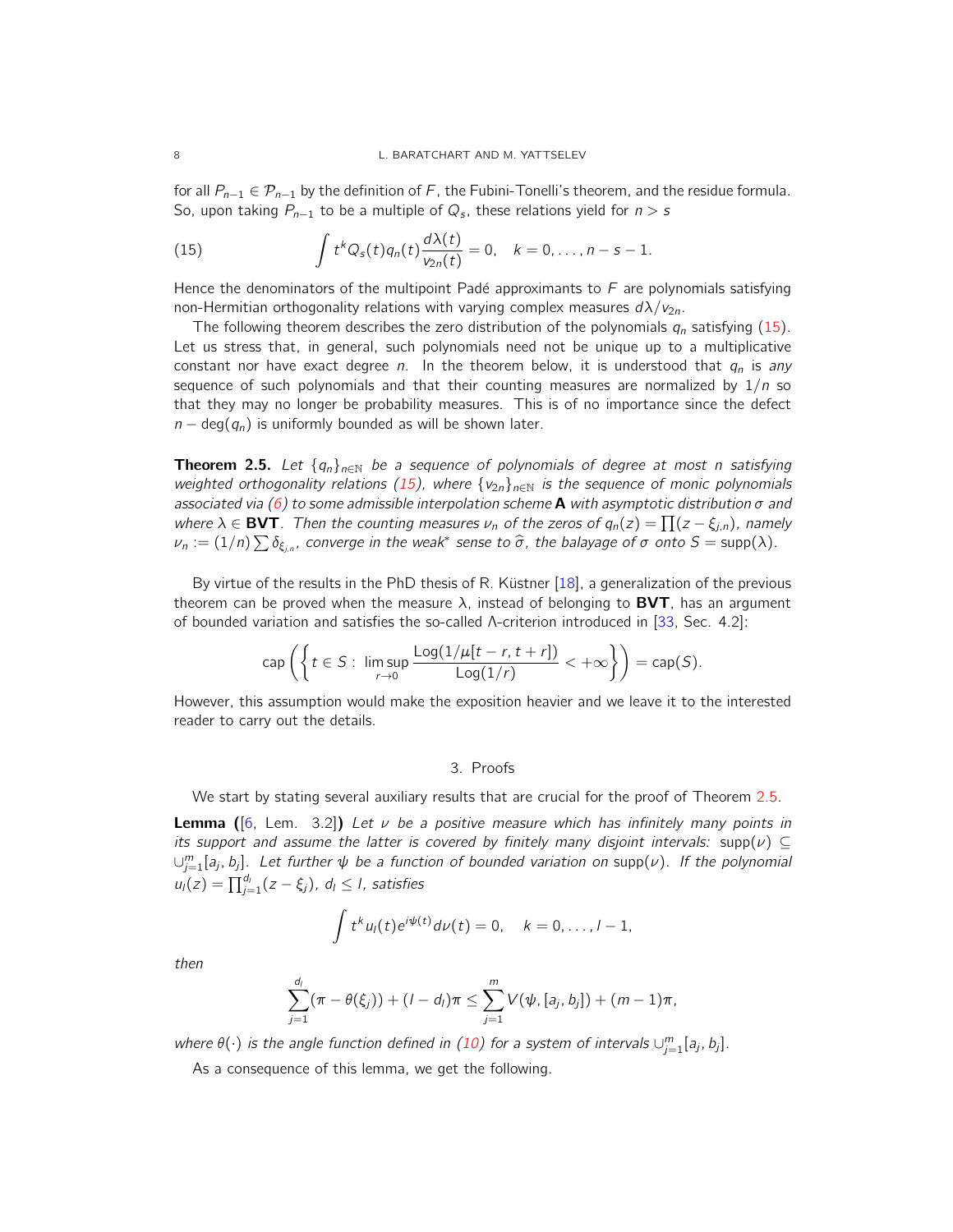**Lemma 3.1.** Let  $q_n(z) = \prod_{j=1}^{d_n} (z - \xi_{j,n})$  be an n-th orthogonal polynomial in the sense of (15), where  $\lambda \in$  BVT and the polynomials  $v_{2n}$  are associated to an admissible interpolation scheme **A**. Then

(16) 
$$
\sum_{j=1}^{d_n} (\pi - \theta(\xi_{j,n})) + (n - d_n)\pi \le V(\varphi) + V_A + \sum_{\eta \in S'} m(\eta)\theta(\eta) + (m + s - 1)\pi,
$$

where V<sub>A</sub> was defined in (7) and  $\theta(\cdot)$  is the angle function defined in (10) for a system of intervals  $I_m := \bigcup_{j=1}^m [a_j, b_j]$  that covers S with  $I = [a_1, b_m]$  being the convex hull of S.

*Proof:* Denote by  $\psi_n(t)$  an argument function for  $e^{i\varphi(t)}Q_s(t)q_n(t)/\psi_{2n}(t)$  on *I*, say

$$
\psi_n(t) = \varphi(t) - \arg(\nu_{2n}(t)) + \sum_{\eta \in S'} m(\eta) \text{Arg}(t - \eta) + \sum_{i=1}^{d_n} \text{Arg}(t - \xi_{i,n}).
$$

It is easy to see that  $\psi_n$  is of bounded variation. Further, set  $l = n - s$ ,

$$
\psi = \psi_n
$$
, and,  $d\nu(t) = \left| \frac{Q_s(t)q_n(t)}{v_{2n}(t)} \right| d|\lambda|(t)$ .

Then it follows from orthogonality relations (15) that

$$
\int t^k e^{i\psi(t)} d\nu(t) = 0, \quad k = 0, \ldots, n - s - 1.
$$

Thus, the previous lemma, applied with  $u_l \equiv 1$ , implies that

$$
\sum_{j=1}^m V(\psi_n, [a_j, b_j]) \ge (n - s - m + 1)\pi.
$$

So, we are left to show that

$$
\sum_{j=1}^m V(\psi_n, [a_j, b_j]) \leq V(\varphi) + V_A + \sum_{\eta \in S'} m(\eta) \theta(\eta) + \sum_{i=1}^{d_n} \theta(\xi_{i,n}).
$$

By the definition of  $\psi_n$ , we have

$$
\sum_{j=1}^{m} V(\psi_n, [a_j, b_j]) \leq \sum_{j=1}^{m} V(\varphi, [a_j, b_j]) + \sum_{j=1}^{m} V(\arg(v_{2n}), [a_j, b_j]) + \sum_{j=1}^{m} \sum_{\eta \in S'} m(\eta) V(\text{Arg}(\cdot - \eta), [a_j, b_j]) + \sum_{j=1}^{m} \sum_{i=1}^{d_n} V(\text{Arg}(\cdot - \xi_{i,n}), [a_j, b_j]).
$$

The assertion of the lemma now follows from the fact that, by monotonicity,

$$
V(\text{Arg}(\cdot - \xi), [a, b]) = \text{Angle}(\xi, [a, b]).
$$

Finally, we state the last two technical observation.

Lemma 3.2. With the previous notation the following statements hold true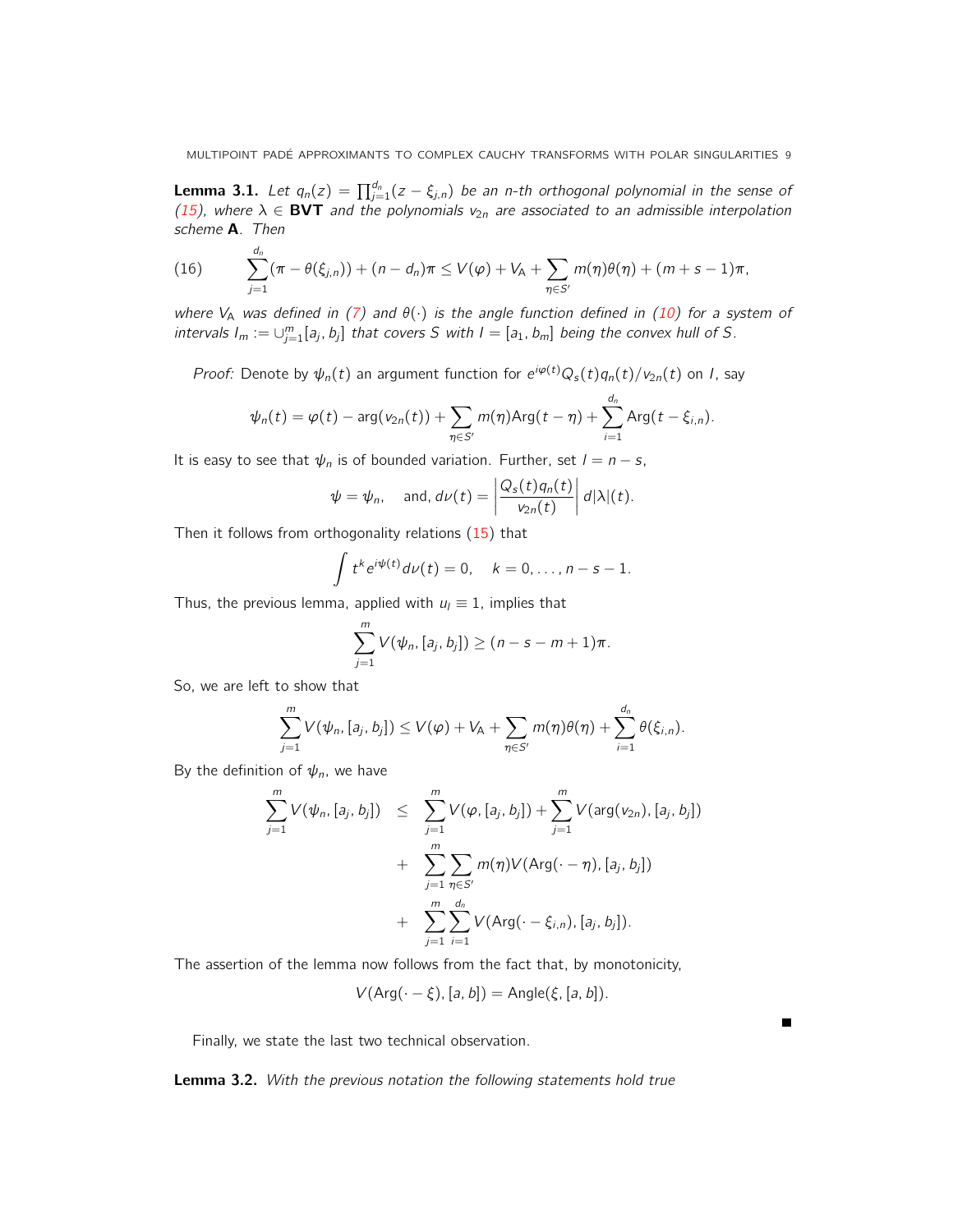(a) Let  $\psi$  be a real function of bounded variation on an interval [a, b] and Q a polynomial. Then there exists a polynomial  $T \neq 0$  and a constant  $\beta \in (0, \pi/32)$  such that

(17) 
$$
\left| \text{Arg} \left( e^{i \psi(x)} Q(x) \mathcal{T}(x) \right) \right| \leq \pi/2 - 2\beta
$$

for all  $x \in [a, b]$  such that  $T(x)Q(x) \neq 0$ .

(b) Assume that the polynomials  $v_{2n}$  are associated to an admissible interpolation scheme. Then for every  $\epsilon > 0$  there exists an integer I and a polynomial  $T_{l,n}$  of degree at most l satisfying:

$$
\left|\frac{v_{2n}(x)}{|v_{2n}(x)|}-T_{l,n}(x)\right|<\epsilon,\quad x\in l,
$$

for all n large enough. In particular, the argument of  $T_{l,n}/v_{2n}$  lies in the interval  $(-2\epsilon, 2\epsilon)$  for such n.

*Proof:* (a) When  $Q \equiv 1$  this is exactly the statement of Lemma 3.4 in [6] and since  $\psi(x) + \text{Arg}(Q(x))$  is still a real function of bounded variation on I, (17) follows.

(b) This claim follows from Jackson's theorem [13, Thm. 6.2] since the derivatives of  $v_{2n}/|v_{2n}|$ are uniformly bounded on I.

Note that Lemma 3.1, applied with  $m = 1$ , implies that the defect  $n - d_n$  is bounded above independently of n.

**Corollary 3.3.** Let U be a neighborhood of S. Then there exists a constant  $k_U \in \mathbb{N}$  such that each  $q_n$  has at most k<sub>U</sub> zeros outside of U for n large enough.

*Proof:* Since U is open, its intersection with  $(-1, 1)$  is a countable union of intervals. By compactness, a finite number of them will cover S, say  $\cup_{j=1}^m (a_j, b_j)$ . Apply Lemma 3.1 to the closure of these intervals intersected with I and observe that any zero of  $q_n$  which lies outside of U will contribute to the left-hand side of  $(16)$  by more than some positive fixed constant which depends only on U. Since the right-hand side of  $(16)$  does not depend on n and is finite we can have only finitely many such zeros.  $\blacksquare$ 

*Proof of Theorem 2.5:* Observe that we may suppose **A** is contained in a compact set. Indeed, if this is not the case, we can pick a real number  $x_0 \notin K({\bf A}) \cup S' \cup I$  and consider the analytic automorphism of  $\overline{\mathbb{C}}$  given by  $M_{x_0}(z) := 1/(z-x_0)$ , with inverse  $M_{x_0}^{-1}(\tau) = x_0 + 1/\tau$ . If we put  $A_n^{\sharp}:=M_{x_0}(A_n)$ , then  ${\bf A}^{\sharp}=\{A_n^{\sharp}\}$  is an admissible interpolation scheme having asymptotic distribution  $\sigma^\sharp$ , with  $\sigma^\sharp(B)=\sigma(M_{x_0}^{-1}(B))$  for any Borel set  $B\subset\mathbb{C}.$  Moreover, the choice of  $x_0$  yields that  $\mathcal{K}(\mathbf{A}^{\sharp})$  is compact. Now, if we let

$$
\ell_n(\tau) = \tau^n q_n \left( M_{x_0}^{-1}(\tau) \right),
$$
\n
$$
L_s(\tau) = \tau^s Q_s \left( M_{x_0}^{-1}(\tau) \right),
$$
\n
$$
P_{n-s-1}^{\sharp}(\tau) = \tau^{n-s-1} P_{n-s-1} \left( M_{x_0}^{-1}(\tau) \right),
$$
\n
$$
V_{2n}^{\sharp}(\tau) = \tau^{2n} v_{2n} \left( M_{x_0}^{-1}(\tau) \right),
$$

then  $\ell_n$  is a polynomial of degree n with zeros at  $M_{x_0}(\xi_{j,n})$ ,  $j = 1, \ldots, d_n$ , and a zero at the origin with multiplicity  $n-d_n$ . In addition,  $v_{2n}^\sharp$  is a polynomial with a zero at each point of  $A_n^\sharp$ , counting multiplicity. Thus, up to a multiplicative constant,  $v^{\sharp}_{2n}$  is the polynomial associated with  $A_n^{\sharp}$  via (6). Analogously,  $L_s$  is a polynomial of degree  $s$  with a zero of multiplicity  $m(\eta)$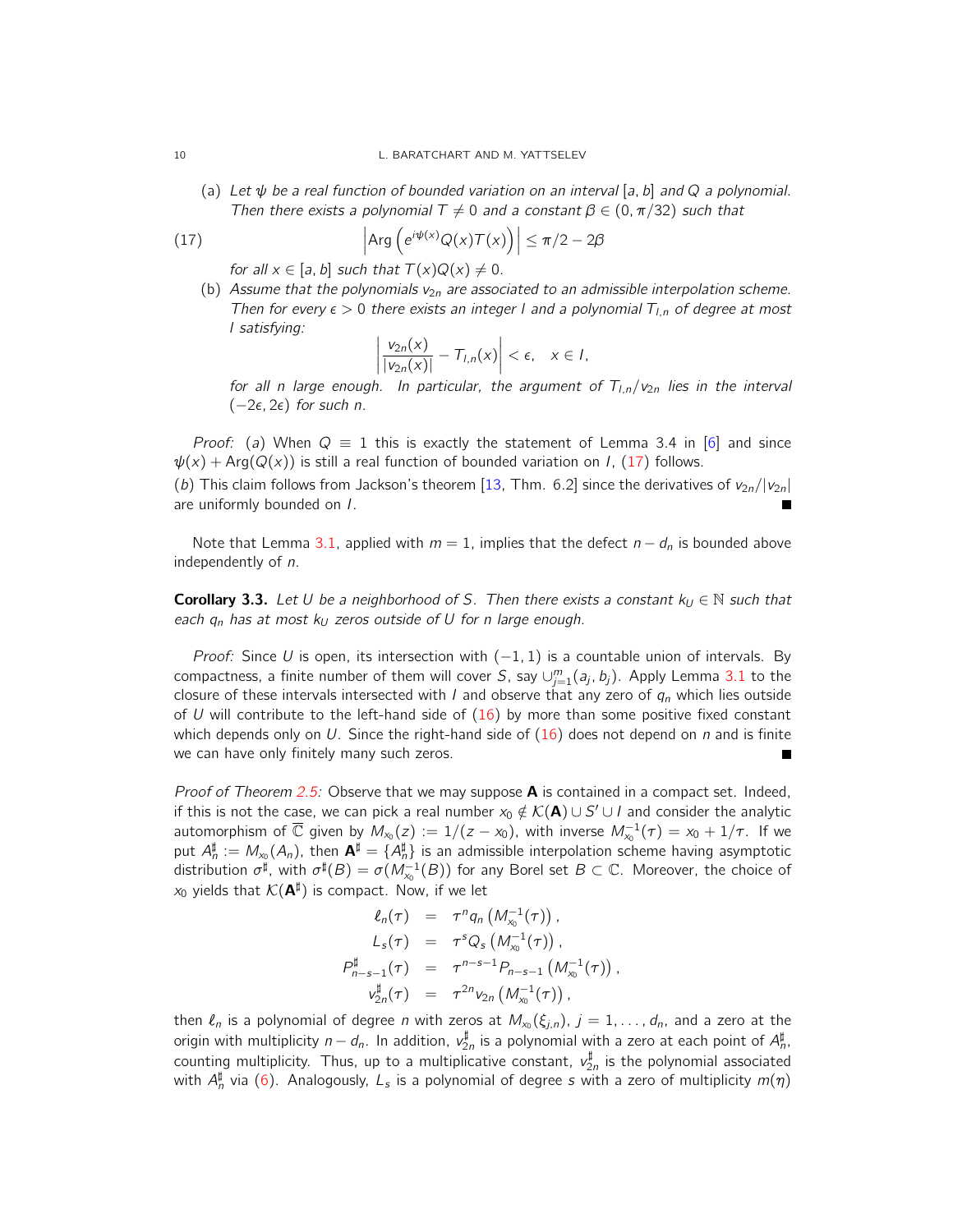at  $M_{x_0}(\eta)$ ,  $\eta\in S'$ , and  $P_{n-s-1}^\sharp$  is an arbitrary polynomial of degree at most  $n-s-1$ . Making the substitution  $t = M_{\mathsf{x}_0}^{-1}(\tau)$  in (15), we get

$$
\int_{M_{x_0}(S)} P_{n-s-1}^{\sharp}(\tau)L_s(\tau)\ell_n(\tau)\frac{d\lambda^{\sharp}(\tau)}{v_{2n}^{\sharp}(\tau)}=0, \quad P_{n-s-1}^{\sharp} \in \mathcal{P}_{n-s-1},
$$

where  $d\lambda^\sharp(\tau)=\tau d\lambda\left(M_{_{X_0}}^{-1}(\tau)\right)$  is a complex measure with compact support  $M_{_{X_0}}(S)\subset\mathbb R$ , having an argument of bounded variation and total variation measure  $|\lambda^{\sharp}| \in$  BVT. Note that  $\tau$  is bounded away from zero on supp $(\lambda^{\sharp})$ , since S is compact and therefore bounded away from infinity. Now, since Lemma 3.1 implies that  $n - d_n$  is uniformly bounded above, the asymptotic distribution of the counting measures of zeros of  $\ell_n$  is the same as the asymptotic distribution of the images of the counting measures of zeros of  $q_n$  under the map  $M_{x_0}$ . As the counting measures of the points in  $A_n^{\sharp}$  converge weak\* to  $\sigma^{\sharp}$ , it is enough to show that counting measures of zeros of  $\ell_n$  converge to  $\sigma^{\sharp}$ , since the balayage is preserved under  $M_{x_0}$ (e.g. because harmonic functions are, cf. equation  $(A.61)$  in the appendix)<sup>4</sup>. Hence we assume in the rest of the proof that **A** is contained in a compact set, say  $K_0$ , which is disjoint from  $\tilde{S}$ by the definition of admissibility.

Now, let  $\Gamma$  be a closed Jordan arc such that the bounded component of  $\mathbb{C} \setminus \Gamma$ , say D, contains  $\widetilde{S}$  while the unbounded component contains  $K_0$ . Then  $q_n = q_{n,1} \cdot q_{n,2}$ , where

(18) 
$$
q_{n,1}(z) = \prod_{\xi_{j,n} \in D} (z - \xi_{j,n}) \text{ and } q_{n,2}(z) = \prod_{\xi_{j,n} \notin D} (z - \xi_{j,n}).
$$

Corollary 3.3 assures that degrees of polynomials  $q_{n,2}$  are uniformly bounded with respect to n, therefore the asymptotic distribution of the zeros of  $q_{n,1}$  coincides with that of  $q_n$ . Denote by  $\nu_{n,1}$  the zero counting measure of  $q_{n,1}$  normalized with  $1/n$ . Since all  $\nu_{n,1}$  are supported on a fixed compact set, Helly's selection theorem and Corollary 3.3 yield the existence of a subsequence  $\mathbb{N}_1$  such that  $\nu_{n,1} \stackrel{*}{\to} \nu$  for  $n \in \mathbb{N}_1$  and some Borel probability measure  $\nu$  supported on S; remember the defect  $n - \deg(q_{n,1})$  is uniformly bounded which is why  $\nu$  is a probability measure in spite of the normalization of  $q_{n,1}$  with  $1/n$ .

Next, we observe it is enough to show that the logarithmic potential of  $\nu - \sigma$  is constant q.e. on S. Indeed, since supp( $\sigma$ ) is disjoint from S and subsequently  $U^{-\sigma}$  is harmonic on S,  $U^{\nu}$  is bounded q.e. on S under this assumption. Hence, by lower semi-continuity of potentials,  $U^{\nu}$  is bounded everywhere on S and therefore  $\nu$  has finite energy. The latter is sufficient for  $\nu$ to be C-absolutely continuous<sup>5</sup>. Moreover, we also get in this case that  $U^{\nu-\widehat{\sigma}}$  is constant q.e. on S by (A.60) and, of course,  $\hat{\sigma}$  is also C-absolutely continuous. Thus,  $\nu = \hat{\sigma}$  by the second unicity theorem [30, Thm. II.4.6].

Now suppose that  $U^{\nu-\sigma}$  is a constant q.e. on S. Then there exist nonpolar Borel subsets of S, say  $E_-\,$  and  $E_+$ , and two constants d and  $\tau > 0$  such that

$$
U^{\nu-\sigma}(x) \ge d+\tau, \quad x \in E_+, \quad U^{\nu-\sigma}(x) \le d-2\tau, \quad x \in E_-.
$$

Then we claim that there exists  $y_0 \in \text{supp}(\nu)$  such that

$$
(19) \t\t\t U^{\nu-\sigma}(y_0) > d.
$$

Indeed, otherwise we would have that

(20) 
$$
U^{\nu}(x) \leq U^{\sigma}(x) + d, \quad x \in \text{supp}(\nu).
$$

<sup>&</sup>lt;sup>4</sup>Here we somewhat abuse the notation and use the symbol  $\hat{\cdot}$  to denote the balayage onto  $M_{x_0}(S)$ , while in the rest of the text it always stands for the balayage onto S.

<sup>&</sup>lt;sup>5</sup>A Borel measure  $\mu$  is called C-absolutely continuous if  $\mu(E) = 0$  for any Borel polar set.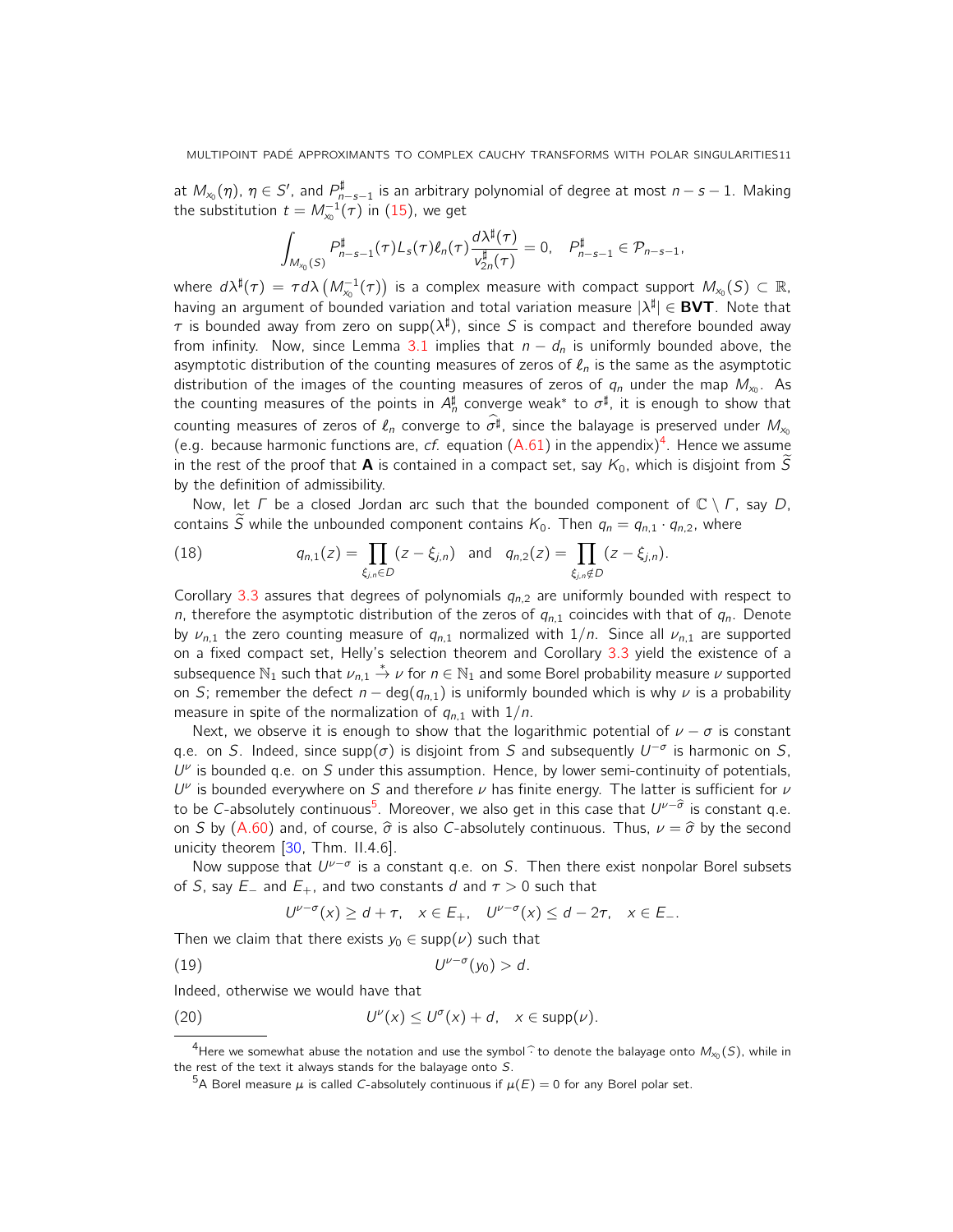Then the principle of domination [30, Thm. II.3.2] would yield that (20) is true for all  $z \in \mathbb{C}$ , but this would contradict the existence of  $E_{+}$ .

Since  $\mathcal{K}(\mathbf{A})$  is contained in the complement of D, the sequence of potentials  $\{U^{\sigma_n}\}_{n\in\mathbb{N}_1}$ converges to  $U^{\sigma}$  locally uniformly in D. This implies that for any given sequence of points  $\{y_n\} \subset D$  such that  $y_n \to y_0$  as  $n \to \infty$ ,  $n \in \mathbb{N}_1$ , we have

(21) 
$$
\lim_{n\to\infty, n\in\mathbb{N}_1} U^{\sigma_n}(y_n) = U^{\sigma}(y_0).
$$

On the other hand, by applying the principle of descent [30, Thm. I.6.8] for the above sequence  $\{y_n\}$ , we obtain

(22) 
$$
\liminf_{n\to\infty, n\in\mathbb{N}_1} U^{\nu_{n,1}}(y_n) \geq U^{\nu}(y_0).
$$

Combining  $(19)$ ,  $(21)$ , and  $(22)$  we get

(23) 
$$
\liminf_{n\to\infty}\frac{U^{\nu_{n,1}-\sigma_n}(y_n)}{\log N_1}(\frac{U^{\nu_{n,1}-\sigma_n}(y_n)}{U^{\nu_{n,1}-\sigma_n}(y_n)}\frac{U^{\nu_{n,1}-\sigma_n}(y_n)}{U^{\nu_{n,1}-\sigma_n}(y_n)}\frac{U^{\nu_{n,1}-\sigma_n}(y_n)}{U^{\nu_{n,1}-\sigma_n}(y_n)}.
$$

Since  $\{y_n\}$  was an arbitrary sequence in D converging to  $y_0$ , we deduce from (23) that there exists  $\rho > 0$  such that, for any  $y \in [y_0 - 2\rho, y_0 + 2\rho]$  and  $n \in \mathbb{N}_1$  large enough, the following inequality holds

$$
(24) \t\t\t U^{\nu_{n,1}-\sigma_n}(y) \geq d.
$$

Clearly

(25) 
$$
U^{\nu_{n,1}-\sigma_n}(y) = \frac{1}{2n} \log \left| \frac{v_{2n}(y)}{q_{n,1}^2(y)} \right|,
$$

and therefore inequality  $(24)$  can be rewritten as

$$
\left|\frac{q_{n,1}^2(y)}{v_{2n}(y)}\right| \le e^{-2nd}, \quad y \in [y_0 - 2\rho, y_0 + 2\rho].
$$

for all  $n \in \mathbb{N}_1$  large enough. We also remark that the same bound holds if  $\{q_{n,1}\}\$  is replaced by a sequence of monic polynomials, say  $\{u_n\}$ , of respective degrees  $n + o(n)$ , whose counting measures normalized by  $1/n$  have asymptotic distribution  $\nu$ . Moreover, in this case

(26) 
$$
\left|\frac{q_{n,1}(y)u_n(y)}{v_{2n}(y)}\right| \leq e^{-2nd}
$$

for any  $y \in [y_0 - 2\rho, y_0 + 2\rho]$  and all  $n \in \mathbb{N}_1$  large enough.

In another connection, since  $U^{\nu-\sigma}(x) \leq d-2\tau$  on  $E_{-}$ , applying the lower envelope theorem [30, Thm. I.6.9] we get

(27) 
$$
\liminf_{n\to\infty, n\in\mathbb{N}_1} U^{\nu_{n,1}-\sigma_n}(x) = U^{\nu-\sigma}(x) \leq d-2\tau, \text{ for q.e. } x \in E_-.
$$

Let  $Z$  be a finite system of points from  $I$ , to be specified later, and denote for simplicity

$$
b_n(z) = q_{n,1}^2(z)/v_{2n}(z).
$$

Then by [2, 3] there exists  $S_0 \subset S$  such that  $S_0$  is regular, cap(E\_∩S<sub>0</sub>) > 0 and dist(Z, S<sub>0</sub>) > 0, where dist(Z,  $S_0$ ) := min<sub>z∈Z</sub> dist(z,  $S_0$ ). Thus, there exists  $x \in E_-\cap S_0$  such that

$$
|b_n(x)| \ge e^{-2n(d-\tau)}, \quad n \in \mathbb{N}_2 \subset \mathbb{N}_1,
$$

by (25) and (27). Let  $x_n$  be a point where  $|b_n|$  attains its maximum on  $S_0$ , i.e.

(28) 
$$
M_n := ||b_n||_{S_0} = |b_n(x_n)| \ge e^{-2n(d-\tau)}.
$$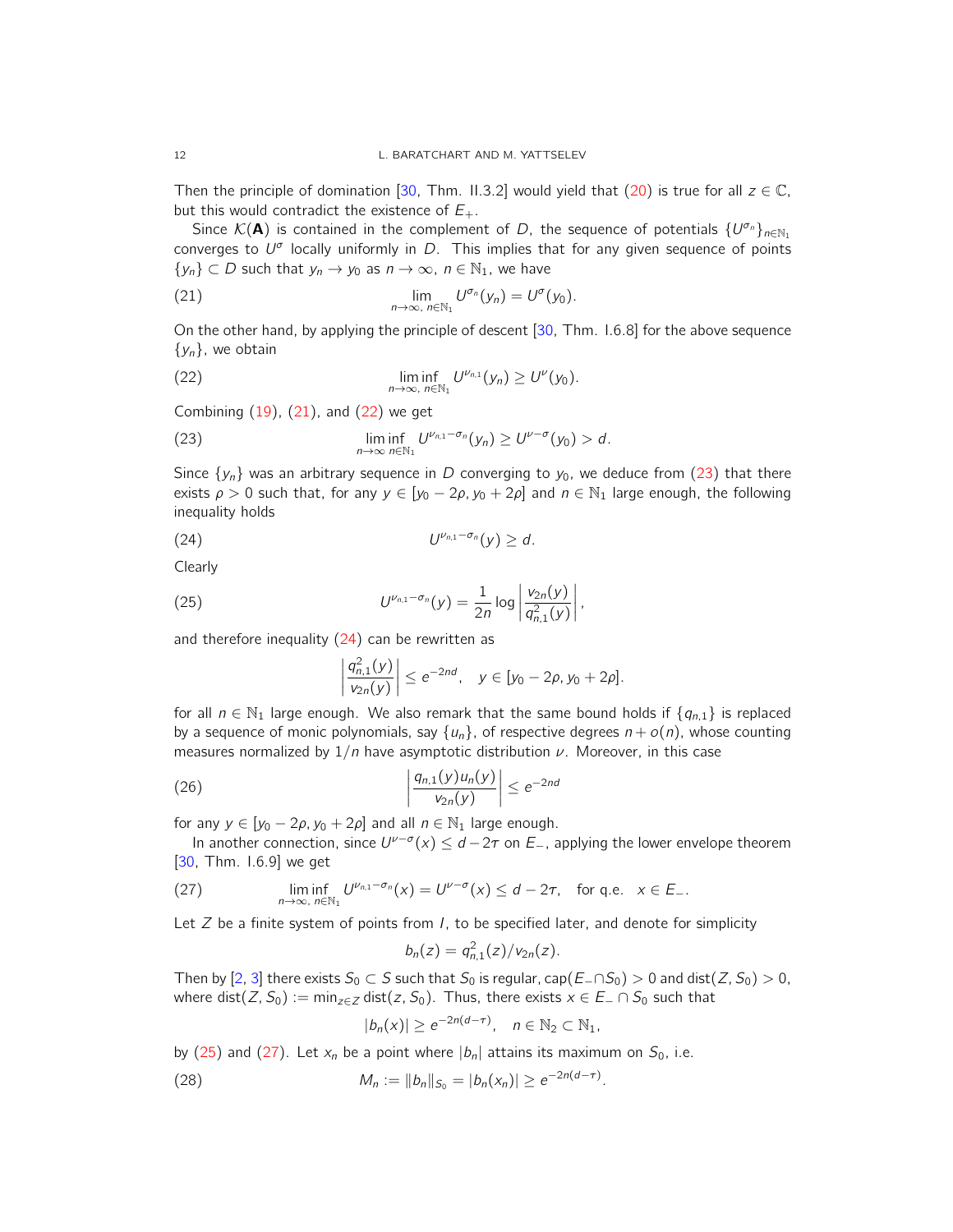Since  $v_{2n}$  has no zeros in D, the function log  $|b_n|$  is subharmonic there. Thus, the two-constant theorem [29, Thm. 4.3.7] on  $D \setminus S_0$  yields

$$
\log |b_n(z)| \leq \log(M_n) \omega_{D\setminus S_0}(z, S_0) + 2n \log \left( \frac{d(D)}{\text{dist}(\Gamma, K_0)} \right) (1 - \omega_{D\setminus S_0}(z, S_0)),
$$

 $z\, \in\, D$ , where  $\omega_{D\setminus S_0}$  is the harmonic measure on  $D\setminus S_0$ ,  $d(D)\,:=\,\max\{\text{diam}(D),1\},$  and  $diam(D) := max_{x,y \in D} |x - y|$ . Then we get from (28) that

$$
|b_n(z)| \leq M_n \left(\frac{1}{M_n}\right)^{1-\omega_{D\setminus S_0}(z,S_0)} \left(\frac{d(D)}{\text{dist}(\Gamma,K_0)}\right)^{2n(1-\omega_{D\setminus S_0}(z,S_0))}
$$
  
(29) 
$$
\leq M_n \exp\left\{2n\Delta(1-\omega_{D\setminus S_0}(z,S_0))\right\}, \quad z \in D,
$$

where

$$
\Delta := d - \tau + \log(d(D)/\text{dist}(\Gamma, K_0)).
$$

Note that  $\Delta$  is necessarily positive otherwise  $b_n$  would be constant in D by the maximum principle, which is absurd. Moreover, by the regularity of  $S_0$ , it is known ([29, Thm. 4.3.4]) that for any  $x \in S_0$ 

$$
\lim_{z\to x}\omega_D(z,S_0)=1
$$

uniformly with respect to  $x \in S_0$ . Thus, for any  $\delta > 0$  there exists  $r(\delta) < \text{dist}(S_0, \Gamma)$  such that for z satisfying dist(z,  $S_0$ )  $\leq r(\delta)$  we have

$$
1-\omega_{D\setminus S_0}(z,S_0)\leq \delta/\Delta.
$$

This, together with (29), implies that for fixed  $\delta$ , to be adjusted later, we have

$$
|b_n(z)| \leq M_n e^{2n\delta}, \quad |z-x_n| \leq r(\delta).
$$

Note that  $b_n$  is analytic in D, which, in particular, yields

$$
b'_{n}(z) = \frac{1}{2\pi i} \int_{|\xi - x_{n}| = r(\delta)} \frac{b_{n}(\xi)}{(\xi - z)^{2}} d\xi, \quad |z - x_{n}| < r(\delta).
$$

Thus, for any z such that  $|z - x_n| \le r(\delta)/2$  we get

$$
|b'_{n}(z)| \leq \frac{1}{2\pi} \cdot \frac{4M_{n}e^{2n\delta}}{r^{2}(\delta)} \cdot 2\pi r(\delta) = \frac{4M_{n}e^{2n\delta}}{r(\delta)}.
$$

Now, for any  $x$  such that

$$
|x - x_n| \le \frac{r(\delta)}{8e^{2n\delta}}
$$

the mean value theorem yields

$$
|b_n(x)-b_n(x_n)|\leq \frac{4M_ne^{2n\delta}}{r(\delta)}|x-x_n|\leq \frac{M_n}{2}.
$$

Thus, for x satisfying (30) and  $n \in \mathbb{N}_2$  we have

$$
|b_n(x)| \ge |b_n(x_n)| - |b_n(x) - b_n(x_n)| \ge M_n - \frac{M_n}{2} = \frac{M_n}{2}
$$

and by  $(28)$  and the definition of  $b_n$ ,

(31) 
$$
\left| \frac{q_{n,1}^2(x)}{v_{2n}(x)} \right| \geq \frac{1}{2} e^{-2n(d-\tau)}, \quad n \in \mathbb{N}_2.
$$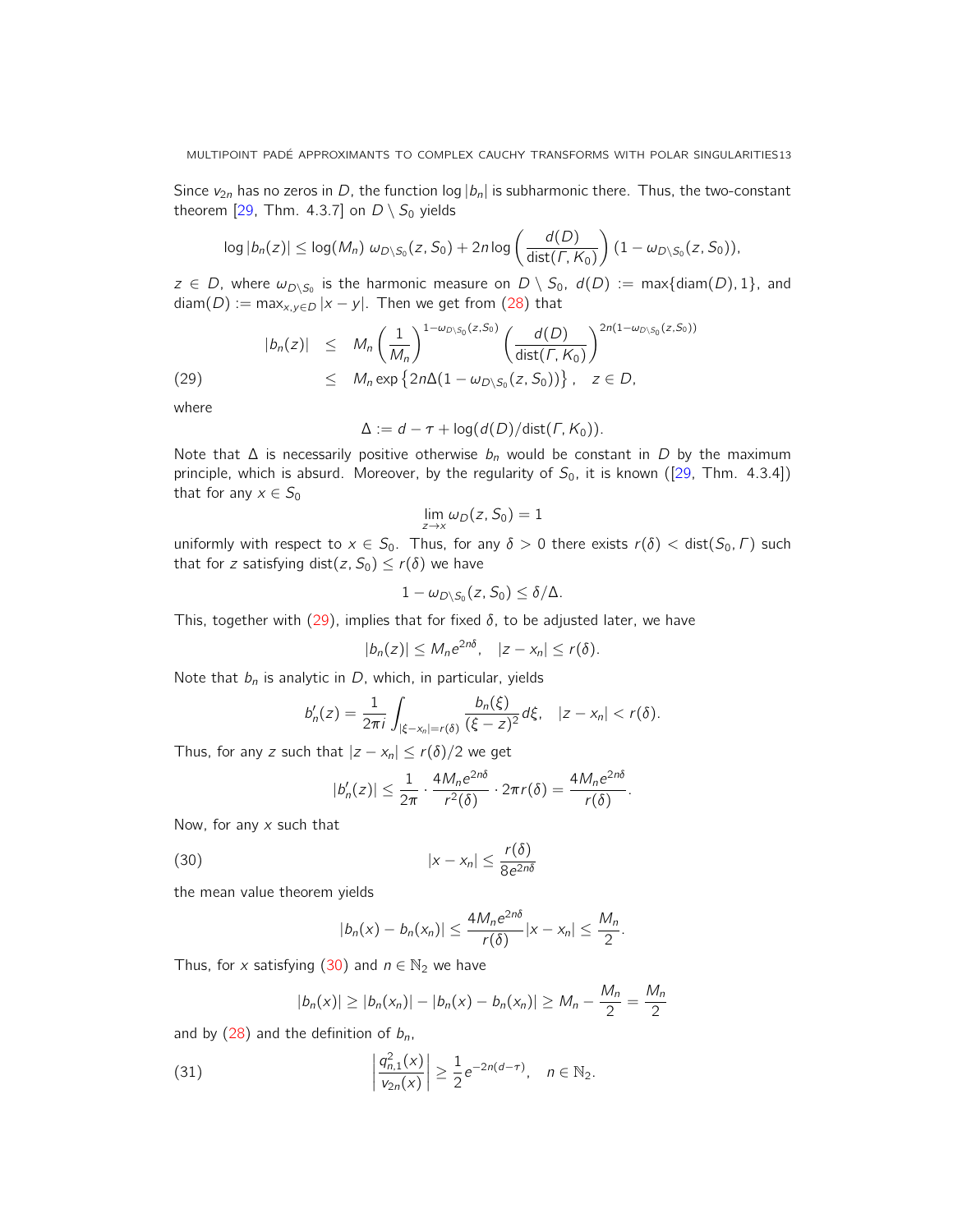Now, Lemma 3.2(a) guarantees that there exist a polynomial T of degree, say  $k$ , and a number  $\beta \in (0, \pi/32)$  such that

$$
\left|\text{Arg}\left(e^{i\varphi(t)}Q_s(t)\mathcal{T}(t)\right)\right|\leq \frac{\pi}{2}-2\beta,
$$

for all  $t \in I$  such that  $(TQ<sub>s</sub>)(t) \neq 0$ , where  $\varphi$  is as in (2). Moreover, for each  $n \in \mathbb{N}_2$ , we choose  $T_{l,n}$  as in Lemma 3.2(b) with  $\epsilon = \delta/3$ . Since all  $T_{l,n}$  are bounded on I by definition and have respective degrees at most *l*, which does not depend on *n*, there exists  $\mathbb{N}_3 \subset \mathbb{N}_2$  such that sequence  $\{T_{l,n}\}_{n\in\mathbb{N}_3}$  converges uniformly to some polynomial  $T_l$  on  $l.$  In particular, we have that deg(T<sub>i</sub>) ≤ l and the argument of  $T_1/v_{2n}$  lies in  $(-\delta, \delta)$  for  $n \in \mathbb{N}_3$  large enough. Denote by 2 $\alpha$  the smallest even integer strictly greater than  $l + k + s$ . As soon as n is large enough, since  $y_0 \in \text{supp}(\nu)$ , there exist  $\beta_{1,n}, \ldots, \beta_{2\alpha,n}$ , zeros of  $q_{n,1}$ , lying in

$$
\{z \in \mathbb{C} : \text{ dist}(z, [y_0 - \rho, y_0 + \rho]) \leq \rho\},\
$$

such that

$$
\left|\sum_{j=1}^{2\alpha} \text{Arg}\left(\frac{1}{x-\bar{\beta}_{j,n}}\right)\right| = \left|\sum_{j=1}^{2\alpha} \text{Arg}\left(x-\bar{\beta}_{j,n}\right)\right| \leq \beta, \quad x \in \mathbb{R} \setminus [y_0-2\rho, y_0+2\rho].
$$

Define for  $n \in \mathbb{N}_3$  sufficiently large

$$
P_n^*(z) = \frac{\overline{q_n(\overline{z})}T(z)T_l(z)}{\prod_{j=1}^{2\alpha}(z-\overline{\beta}_{j,n})}.
$$

Then

$$
\left|\operatorname{Arg}\left(\frac{(P_n^*Q_s q_n)(x)e^{i\varphi(x)}}{v_{2n}(x)}\right)\right| = \left|\operatorname{Arg}\left(|q_n(x)|^2\prod_{j=1}^{2\alpha}\frac{1}{(x-\overline{\beta}_{j,n})}\frac{T_j(x)}{v_{2n}(x)}(TQ_s)(x)e^{i\varphi(x)}\right)\right| \le \pi/2 - \delta,
$$

for all  $x \in I \setminus [y_0 - 2\rho, y_0 + 2\rho]$  except if  $T(x)Q_s(x) = 0$ , where  $\delta$  is chosen so small that  $\delta < \beta/2$ . This means that for such x

(32)  

$$
\operatorname{Re}\left(\frac{(P_n^*Q_s q_n)(x)e^{i\varphi(x)}}{v_{2n}(x)}\right) \geq \sin\delta \left|\frac{(P_n^*Q_s q_n)(x)e^{i\varphi(x)}}{v_{2n}(x)}\right|
$$

$$
= \sin\delta \left|\frac{q_n^2(x)Q_s(x)T(x)T_l(x)}{v_{2n}(x)\prod_{j=1}^{2\alpha}(x-\bar{\beta}_{j,n})}\right|.
$$

Now, denote by  $m_{n,1}$  the number of zeros of  $q_{n,2}$  (defined in (18)) of modulus at least 2 max<sub>x∈S</sub> |x|, and put  $\alpha_n$  for the inverse of their product. Let  $m_{n,2} := \deg(q_{n,2}) - m_{n,1}$ . Then for  $x \in S$  we have

(33) 
$$
(\text{dist}(S,\Gamma))^{m_{n,2}}(1/2)^{m_{n,1}} \leq |\alpha_n q_{n,2}(x)| \leq \left(3 \max_{t \in S} |t|\right)^{m_{n,2}}(3/2)^{m_{n,1}},
$$

and since  $m_{n,1} + m_{n,2} = \deg(q_{n,2})$  is uniformly bounded with n, so is  $\{| \alpha_n q_{n,2} | \}$  from above and below on S.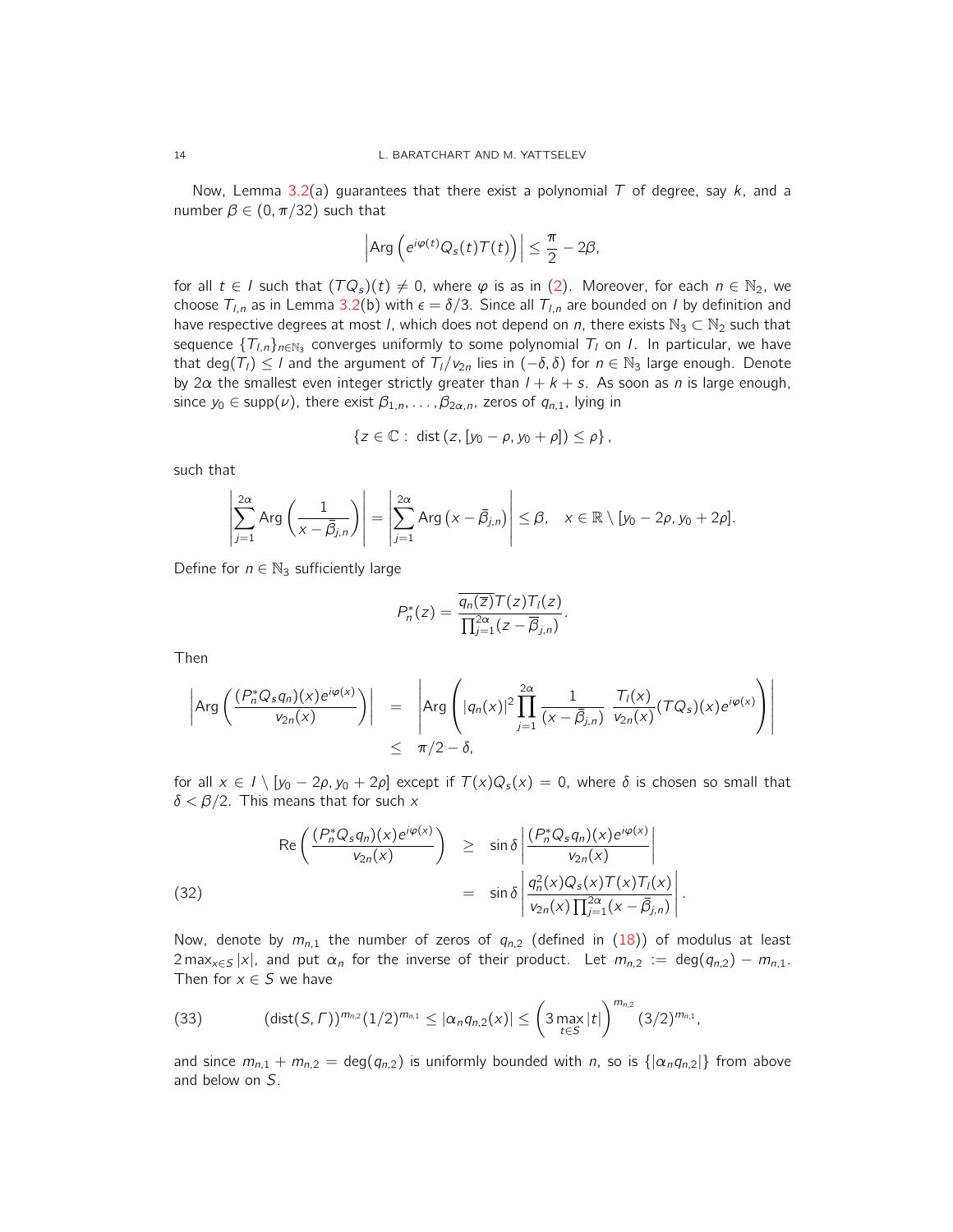Finally, if  $x \in S \setminus [y_0-2\rho, y_0+2\rho]$  satisfies (30), then by (31) the quantity in (32) is bounded below by

$$
|T(x)Q_{s}(x)| \frac{\sin \delta \min_{x \in I} |T_{l}(x)| \min_{x \in I} |q_{n,2}(x)|^{2}}{2(\text{diam}(S) + 2\rho)^{2\alpha}} e^{-2nd + 2n\tau}
$$
  
= 
$$
\frac{c_{1}}{|\alpha_{n}^{2}|} |T(x)Q_{s}(x)| e^{-2nd + 2n\tau},
$$

where

$$
c_1 := \frac{\sin \delta \ \min_{x \in I} |T_1(x)| \ \min_{x \in I} |\alpha_n q_{n,2}(x)|^2}{2(\text{diam}(S) + 2\rho)^{2\alpha}} > 0
$$

by construction of  $T_l$  and (33). Thus,

(34)  
\n
$$
\operatorname{Re}\left(\int_{S\backslash [y_0-2\rho,y_0+2\rho]}|\alpha_n|^2 P_n^*(t)Q_s(t)q_n(t)\frac{e^{i\varphi(t)}}{v_{2n}(t)}d|\lambda|(t)\right)
$$
\n
$$
\geq \sin\delta \int_{S\backslash [y_0-2\rho,y_0+2\rho]} \left|\alpha_n^2 P_n^*(t)Q_s(t)q_n(t)\frac{e^{i\varphi(t)}}{v_{2n}(t)}\right|d|\lambda|(t)
$$
\n
$$
\geq c_1 e^{-2nd+2n\tau} \int_{S\cap I_n} |T(t)Q_s(t)|d|\lambda|(t) \geq c_2 e^{-2nd+2n(\tau-L\delta)},
$$

where  $I_n$  is the interval defined by (30). The last inequality is true by the following argument. Recall that  $x_n$ , the middle point of  $I_n$ , belongs to  $S_0$ , where dist( $S_0$ , Z) > 0 and Z is a finite system of points that we choose now to be the zeros of  $TQ_{\pmb{s}}$  on I, if any. Then  $TQ_{\pmb{s}}$ , which is independent of n, is uniformly bounded below on  $I_n$  for all n large enough and (34) follows from this, the second requirement in the definition of BVT, and the fact that  $I_n$  and  $[y_0-2\rho, y_0+2\rho]$ are disjoint for all n large enough. The latter is immediate if  $(26)$  and  $(31)$  are compared.

On the other hand, (26), applied with  $u_n = P_n^*(z) / \overline{q_{n,2}(\bar{z})}$ , and (33) yield that

(35) 
$$
\left| \int_{[y_0-2\rho,y_0+2\rho]} |\alpha_n|^2 P_n^*(t) Q_s(t) q_n(t) \frac{e^{i\varphi(t)}}{v_{2n}(t)} d|\lambda|(t) \right| \leq c_3 e^{-2nd}.
$$

This completes the proof, since  $\delta$  can be taken such that  $\tau - L\delta > 0$  and this would contradict orthogonality relations (15) because, for *n* large enough, the integral in (34) is much bigger than in (35).  $\blacksquare$ 

Proof of Theorem 2.1: This theorem follows immediately from Theorem 2.5 and the considerations leading to  $(15)$ .

Before we prove Theorem 2.3 we shall need one auxiliary lemma.

**Lemma 3.4.** Let D be a domain in  $\overline{\mathbb{C}}$  with non-polar boundary, K' be a compact set in D, and  ${u_n}$  be a sequence of subharmonic functions in D such that

$$
u_n(z) \leq M - \epsilon_n, \quad z \in D,
$$

for some constant M and a sequence  $\{\epsilon_n\}$  of positive numbers decaying to zero. Further, assume that there exist a compact set K' and positive constants  $\epsilon'$  and  $\delta'$ , independent of n, for which holds

$$
u_n(z) \leq M - \epsilon', \quad z \in K_n \subset K', \quad \text{cap}(K_n) \geq \delta'.
$$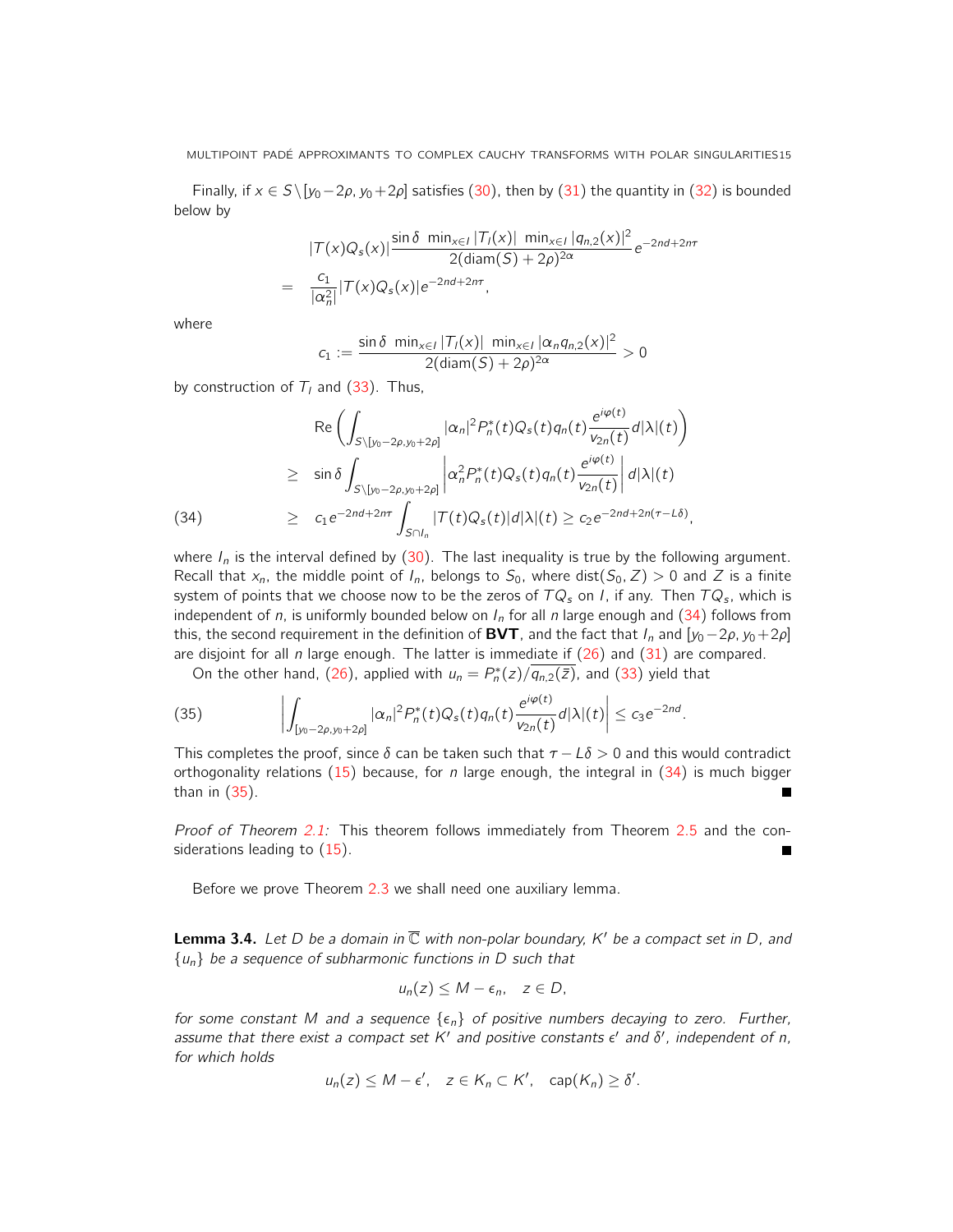Then for any compact set  $K \subset D \setminus K'$  there exists a positive constant  $\epsilon(K)$  such that

$$
u_n(z) \leq M - \epsilon(K), \quad z \in K,
$$

for all n large enough.

*Proof:* Let  $\omega_n$  be the harmonic measure for  $D_n := D \setminus K_n$ . Then the two-constant theorem [29, Thm. 4.3.7] yields that

$$
u_n(z) \leq (M - \epsilon')\omega_n(z, K_n) + (M - \epsilon_n)(1 - \omega_n(z, K_n))
$$
  
 
$$
\leq M - (\epsilon' - \epsilon_n)\omega_n(z, K_n), \quad z \in D_n.
$$

Thus, we need to show that for any  $K \subset D \setminus K'$  there exists a constant  $\delta(K) > 0$  such that

$$
\omega_n(z, K_n) \geq \delta(K), \quad z \in K.
$$

Assume to the contrary that there exists a sequence of points  $\{z_n\}_{n\in\mathbb{N}_1} \subset K$ ,  $\mathbb{N}_1 \subset \mathbb{N}$ , such that

(36) 
$$
\omega_n(z_n, K_n) \to 0 \text{ as } n \to \infty, n \in \mathbb{N}_1.
$$

By [29, Theorem 4.3.4],  $\omega_n(\cdot, K_n)$  is the unique bounded harmonic function in  $D_n$  such that

$$
\lim_{z\to\zeta}\omega(z,K_n)=1_{K_n}(\zeta)
$$

for any regular  $\zeta \in \partial D_n$ , where  $1_{K_n}$  is the characteristic function of  $\partial K_n$ . Then it follows from (A.63) of the appendix that

(37) 
$$
\operatorname{cap}(K_n, \partial D)U_D^{\mu_{(K_n, \partial D)}} \equiv \omega_n(\cdot, K_n),
$$

where  $\mu_{(K_n, \partial D)}$  is the Green equilibrium measure on  $K$  relative to  $D.$  Since all the measures  $\mu_{(K_n,\partial D)}$  are supported in the compact set  $K'$ , there exists a probability measure  $\mu$  such that

$$
\mu_{(K_n,\partial D)} \stackrel{*}{\to} \mu \text{ as } n \to \infty, \ \ n \in \mathbb{N}_2 \subset \mathbb{N}_1.
$$

Without loss of generality we may suppose that  $z_n \to z^* \in K$  as  $n \to \infty$ ,  $n \in \mathbb{N}_2$ . Let, as usual,  $g_D(\cdot, t)$  be the Green function for D with pole at  $t \in D$ . Then, by the uniform equicontinuity of  $\{g_D(\cdot, t)\}_{t\in K'}$  on K, we get

$$
U_D^{\mu_{(K_n,\partial D)}}(z_n)\to U_D^{\mu}(z^*)\neq 0 \text{ as } n\to\infty, \ \ n\in\mathbb{N}_2.
$$

Therefore,  $(36)$  and  $(37)$  necessarily mean that

(38) 
$$
\operatorname{cap}(K_n, \partial D) \to 0 \text{ as } n \to \infty, \ \ n \in \mathbb{N}_2.
$$

By definition,  $1/cap(K_n, \partial D)$  is the minimum among Green energies of probability measures supported on  $K_n$ . Thus, the sequence of Green energies of the logarithmic equilibrium measures on  $K_n$ ,  $\mu_{K_n}$ , diverges to infinity by (38). Moreover, since

$$
\{g(\cdot,t)+\log|\cdot-t|\}_{t\in K'}
$$

is a family of harmonic functions in  $D$  whose moduli are uniformly bounded above on  $K'$ , the logarithmic energies of  $\mu_{K_n}$  diverge to infinity. In other words,

$$
cap(K_n) \to 0 \text{ as } n \to \infty, \ n \in \mathbb{N}_2,
$$

Г

which is impossible by the initial assumptions. This proves the lemma.

Proof of Theorem 2.3: Exactly as in the proof of Theorem 2.5 we can suppose that all the interpolation points are contained in some compact set  $K_0$  disjoint from  $\widetilde{S}$ . By virtue of the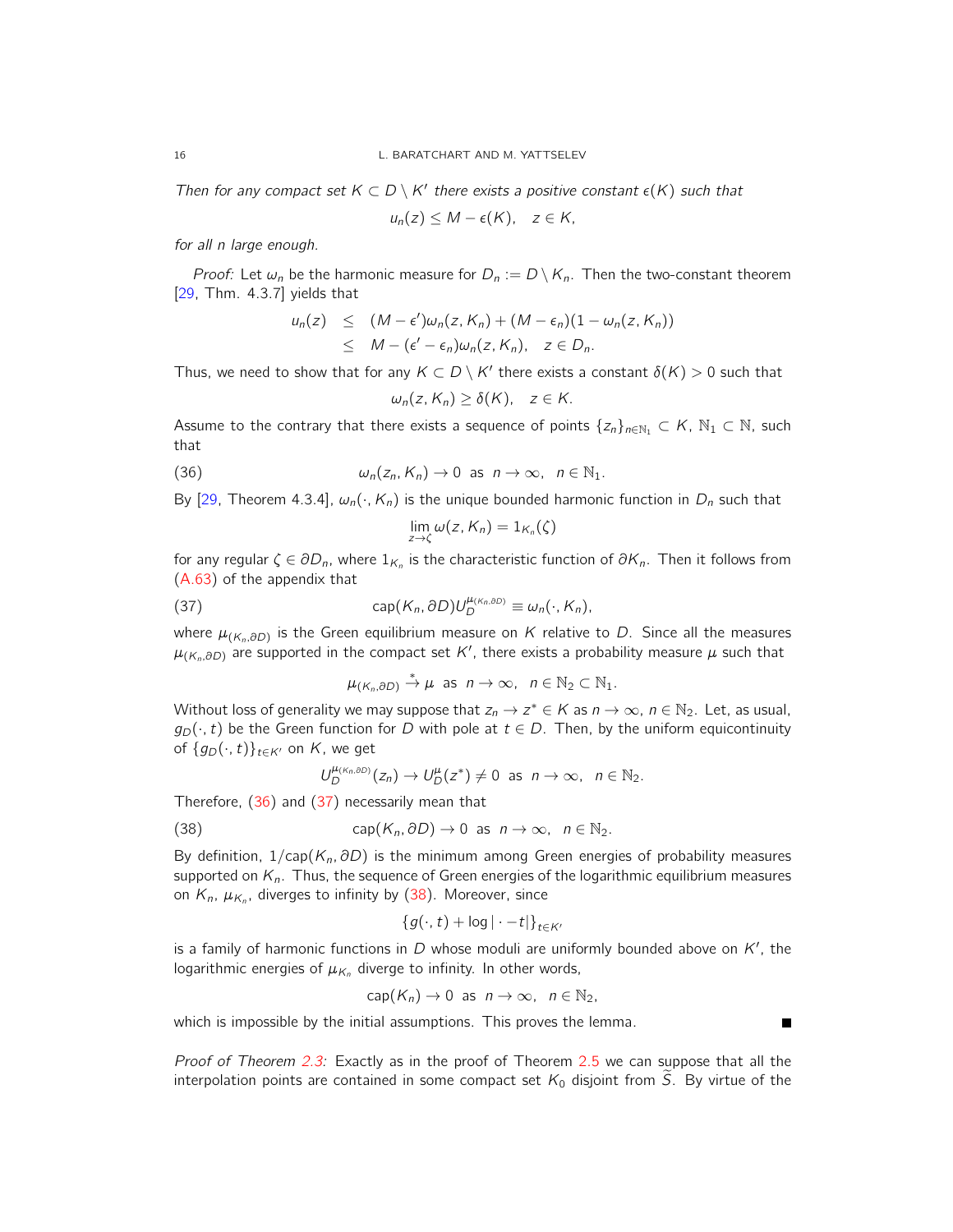Hermite interpolation formula ( cf. [33, Lemma 6.1.2, (1.23)]), the error  $e_n := F - \Pi_n$  has the following representation

(39) 
$$
e_n(z) = \frac{v_{2n}(z)}{(p_{n-s}Q_s q_n)(z)} \int \frac{(p_{n-s}Q_s q_n)(t)}{v_{2n}(t)} \frac{d\lambda(t)}{z-t}, \quad z \in \mathbb{C} \setminus S,
$$

where  $p_{n-s}$  is an arbitrary polynomials in  $\mathcal{P}_{n-s}$ . Since almost all of the zeros of  $q_n$  approach S by Corollary 3.3, we always can fix s of them, say  $\xi_{1,n}, \ldots, \xi_{s,n}$ , in such a manner that the absolute value of

$$
I_{s,n}(z) := \prod_{j=1}^s (z - \xi_{j,n})
$$

is uniformly bounded above and below on any given compact subset  $K \subset \mathbb{C} \setminus S$  for all n large enough (depending on K). In what follows we choose  $p_{n-s}(z) := \overline{q_n(\bar{z})/I_{s,n}(\bar{z})}$ . Set also  $A_n$ to be

$$
A_n(z) := \int \frac{(|p_{n-s}^2|Q_s|_{s,n})(t)}{v_{2n}(t)} \frac{d\lambda(t)}{z-t}, \quad z \in \mathbb{C} \setminus S.
$$

First, we show that

(40) 
$$
|A_n|^{1/2n} \overset{\text{cap}}{\to} \exp\{-c(\sigma, \mathbb{C} \setminus S)\}
$$

on compact subsets of  $\mathbb{C} \setminus S$ , where  $c(\sigma, \mathbb{C} \setminus S)$  is defined in (A.60) of the appendix. Clearly, for any compact set  $K \subset \mathbb{C} \setminus S$  there exists a constant  $c(K)$ , independent of *n*, such that

(41) 
$$
|A_n(z)| \le c(K) \left\| \frac{p_{n-s}^2}{v_{2n}} \right\|_S, \quad z \in K.
$$

Let  $\nu_n$  and  $\sigma_n$  be the counting measures of zeros of  $p_{n-s}^2$  and  $v_{2n}$ , respectively. Then

$$
\limsup_{n \to \infty} \left| \frac{p_{n-s}^2(t)}{v_{2n}(t)} \right|^{1/2n} = \liminf \exp \left\{ U^{\sigma_n - \nu_n}(t) \right\} = \exp \left\{ U^{\sigma - \widehat{\sigma}}(t) \right\}
$$
\n
$$
(42) = \exp \{-c(\sigma; \mathbb{C} \setminus S) \} \text{ q.e. on } S
$$

by Theorem 2.1, the lower envelope theorem [30, Thm. I.6.9], and (A.60) of the appendix. Moreover, by the principle of descent [30, Thm. 1.6.8], we get that

(43) 
$$
\limsup_{n\to\infty}\left|\frac{p_{n-s}^2(t)}{v_{2n}(t)}\right|^{1/2n}\leq \exp\left\{U^{\sigma-\widehat{\sigma}}(t)\right\}=\exp\{-c(\sigma;\mathbb{C}\setminus S)\}
$$

uniformly on  $S$ , where the last equality holds by the regularity of  $S$ . Now it is immediate from  $(42)$  and  $(43)$  that

(44) 
$$
\lim_{n \to \infty} \left\| \frac{p_{n-s}^2}{v_{2n}} \right\|_S^{1/2n} = \exp\{-c(\sigma; \mathbb{C} \setminus S)\}.
$$

Indeed, since the whole sequence  $\{\nu_n\}$  converges to  $\hat{\sigma}$ , (42) holds for any subsequence of N. Thus, there cannot exist a subsequence of natural numbers for which the limit in (44) would not hold. Suppose now that (40) is false. Then there would exist a compact set  $K' \subset \mathbb{C} \setminus S$ and  $\epsilon' > 0$  such that

(45) 
$$
\text{cap }\Big\{z\in \mathsf{K}' : \Big| |A_n(z)|^{1/2n} - \exp\{-c(\sigma;\mathbb{C}\setminus S)\}\Big| \geq \epsilon' \Big\} \nrightarrow 0.
$$

Combining (45), (44), and (41) we see that there would exist a sequence of compact sets  $K_n \subset K'$ , cap $(K_n) \geq \delta' > 0$ , such that

(46) 
$$
|A_n(z)|^{1/2n} \leq \exp\{-c(\sigma; \mathbb{C} \setminus S)\} - \epsilon', \quad z \in \mathcal{K}_n.
$$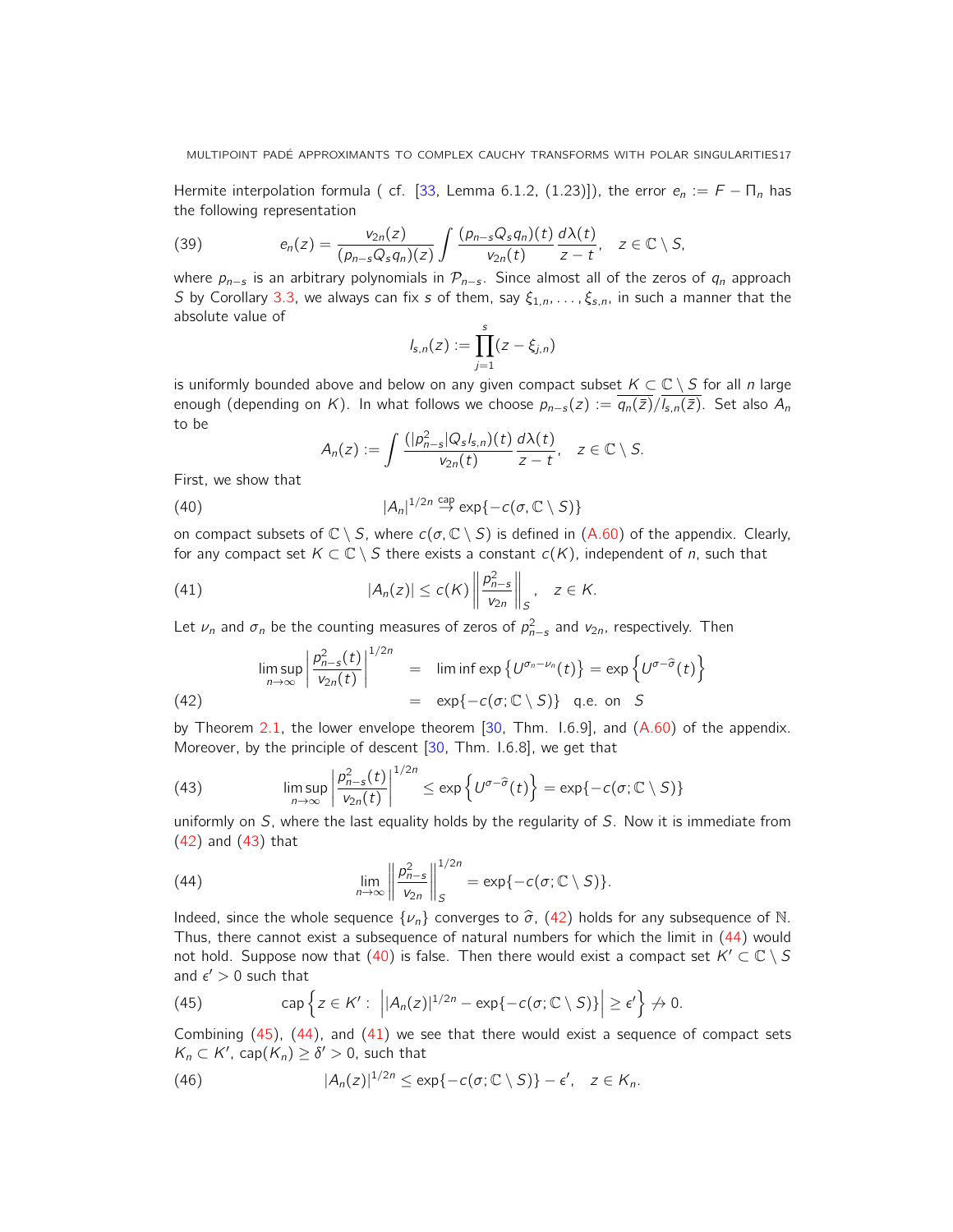Now, let  $\Gamma$  be a closed Jordan curve that separates S from  $K_0$ , a compact set containing all the zeros of  $v_{2n}$ , and K'. Assume further that S belongs to the bounded component of the complement of Γ. Observe that  $(1/2n)$  log  $|A_n|$  is a subharmonic function in  $\mathbb{C} \setminus S$ . Then by (41), (44), and (46) enable us to apply Lemma 3.4 with  $M = -c(\sigma; \mathbb{C} \setminus S)$  which yields that there exists  $\epsilon(\Gamma) > 0$  such that

(47) 
$$
|A_n(z)|^{1/2n} \leq \exp\{-c(\sigma; \mathbb{C} \setminus S) - \epsilon(\Gamma)\}
$$

uniformly on  $\Gamma$  and for all n large enough. Define

$$
J_n := \left| \int_{\Gamma} T_l(z) T(z) \overline{I_{s,n}(\bar{z})} A_n(z) \frac{dz}{2\pi i} \right|,
$$

where the polynomials  $T_l$  and  $T$  are chosen as in Theorem 2.1 (see discussion after (31)). We get from (47) that

(48) 
$$
\limsup_{n\to\infty} J_n^{1/2n} \leq \exp\{-c(\sigma; \mathbb{C} \setminus S) - \epsilon(\Gamma)\}.
$$

In another connection, Fubini-Tonelli theorem and the Cauchy integral formula yield

(49) 
$$
J_n = \left| \int_{\Gamma} T_l(z) T(z) \overline{J_{s,n}(\bar{z})} \left( \int \frac{(|p_{n-s}^2|Q_s|_{s,n})(t)}{v_{2n}(t)} \frac{d\lambda(t)}{z-t} \right) \frac{dz}{2\pi i} \right|
$$

$$
= \left| \int |q_n^2(t)| \frac{T_l(t)}{v_{2n}(t)} (TQ_s)(t) e^{i\varphi(t)} d|\lambda|(t) \right|.
$$

Exactly as in (32), we can write

(50) 
$$
\operatorname{Re}\left(\frac{(T_{I}TQ_{s})(t)e^{i\varphi(t)}}{v_{2n}(t)}\right) \geq \sin(\delta)\left|\frac{(T_{I}TQ_{s})(t)}{v_{2n}(t)}\right|, t \in I,
$$

where I is the convex hull of S and  $\delta > 0$  has the same meaning as in the proof of Theorem 2.1 (see construction after  $(29)$ ). Thus, we derive from  $(49)$  and  $(50)$  that

(51) 
$$
J_n \geq \sin(\delta) \int |b_n(t)| |(T_1 T Q_s)(t)| d|\lambda|(t), \quad b_n := q_n^2/v_{2n}.
$$

Let  $S_0$  be a closed subset of S of positive capacity that lies at positive distance from the zeros of  $TQ_s$  on I (as in the proof of Theorem 2.1, we refer to [2, 3] for the existence of this set). Further, let  $x_n \in S_0$  be such that

$$
||b_n||_{S_0}=|b_n(x_n)|.
$$

Then it follows from (42) that

$$
||b_n||_{S_0} \geq \exp\{-2n(c(\sigma; \mathbb{C} \setminus S) + \epsilon)\}
$$

for any  $\epsilon > 0$  and all n large enough. Proceeding as in Theorem 2.1 (see equations (30) and  $(31)$ , we get that

(52) 
$$
|b_n(t)| \geq \frac{1}{2} \exp\{-2n(c(\sigma; \mathbb{C} \setminus S) + \epsilon)\}, \quad t \in I_n,
$$

where

$$
I_n := \left\{ x \in S_0 : \ |x - x_n| \le r_\delta e^{-2n\delta} \right\}
$$

and  $r_{\delta}$  is some function of  $\delta$  continuous and vanishing at zero. Then by combining (51) and (52), we obtain exactly as in (34) that there exists a constant  $c_1$  independent of n such that

$$
J_n \geq \sin(\delta) \int_{I_n} |b_n(t)| \, |(T_1 T Q_s)(t)| d|\lambda|(t) \geq c_1 \exp\{-2n(c(\sigma; \mathbb{C} \setminus S) + \epsilon + L\delta)\}.
$$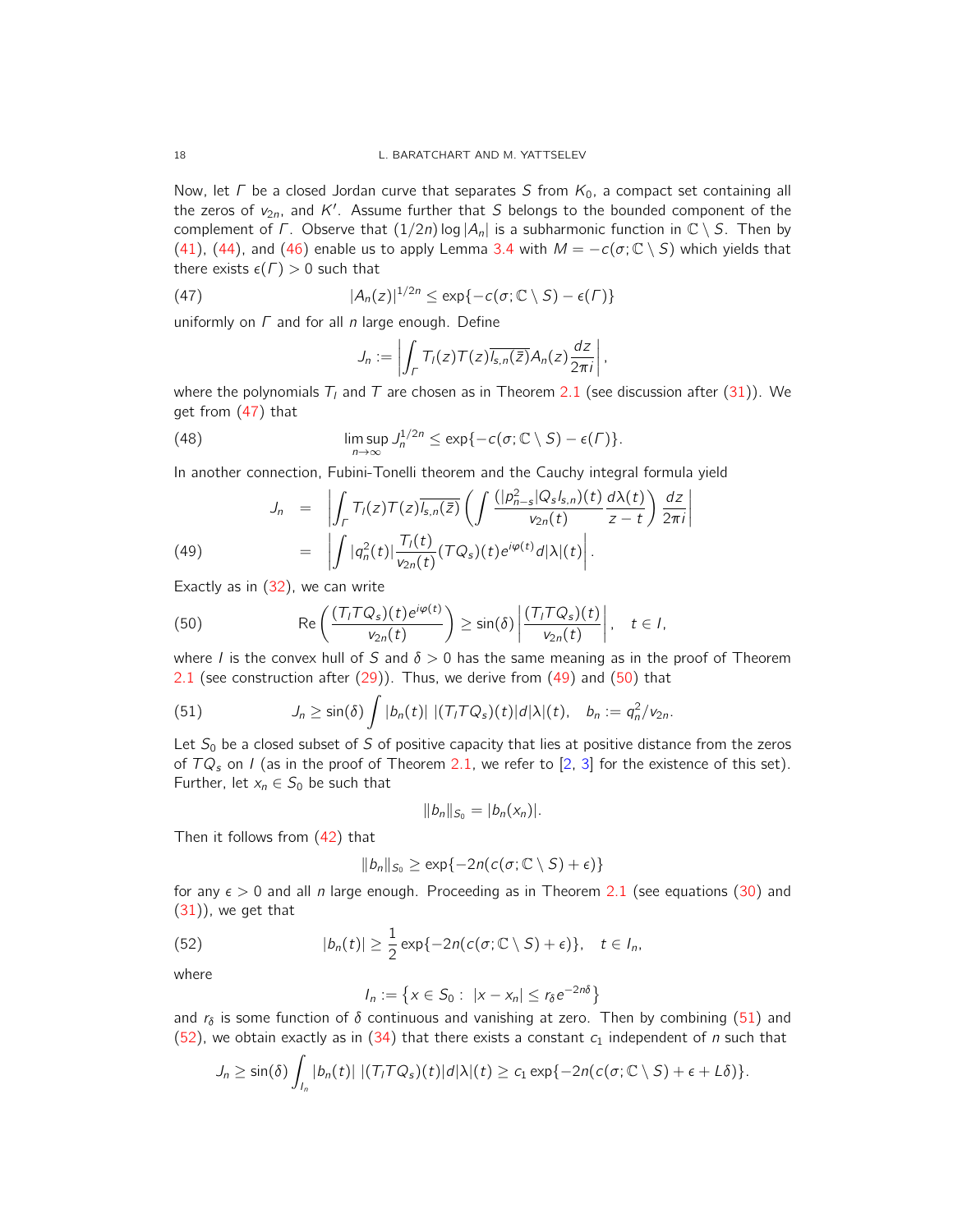Thus, we have that

(53) 
$$
\liminf_{n\to\infty} J_n^{1/2n} \geq \exp\{-c(\sigma; \mathbb{C} \setminus S) - \epsilon - L\delta\}.
$$

Now, by choosing  $\epsilon$  and  $\delta$  small enough that  $\epsilon + L\delta < \epsilon(\Gamma)$ , we arrive at contradiction between  $(48)$  and  $(53)$ . Therefore, the convergence in  $(40)$  holds.

Second, we show that

(54) 
$$
\left| \frac{v_{2n}(z)I_{s,n}(z)}{q_n^2(z)Q_s(z)} \right|^{1/2n} \stackrel{\text{cap}}{\to} \exp \left\{ c(\sigma; \mathbb{C} \setminus S) - U_{\mathbb{C} \setminus S}^{\sigma}(z) \right\}
$$

on compact subsets of  $\mathbb{C} \setminus S$ . Let  $K \subset \mathbb{C} \setminus S$  be compact and let U be a bounded open set containing  $K$  and not intersecting  $S$ . Define

$$
q_{n,1}(z) := \prod_{\xi \in U: \ q_n(\xi) = 0} (z - \xi) \quad \text{and} \quad q_{n,2}(z) := q_n(z)/q_{n,1}(z).
$$

Corollary 3.3 yields that there exists fixed  $m \in \mathbb{N}$  such that deg( $q_{n,1}$ )  $\leq m$ . Then

$$
\left|\frac{\nu_{2n}(z)}{q_{n,2}^2(z)}\right|^{1/2n} \to \exp\left\{U^{\widehat{\sigma}-\sigma}(z)\right\} = \exp\left\{c(\sigma; \mathbb{C} \setminus S) - U^{\sigma}_{\mathbb{C} \setminus S}(z)\right\}
$$

uniformly on K by Theorem 2.1, definition of  $v_{2n}$ , and (A.62) of the appendix. Moreover, it is an immediate consequence the choice of  $I_{s,n}$ , the uniform boundedness of the degrees of  $q_{n,1}^2 Q_s$ , and [29, Thm. 5.2.5]  $(\text{cap}(\{z: |(q_{n,1}^2 Q_s)(z)| \le \epsilon\}) = \epsilon^{\text{deg}(q_{n,1}^2 Q_s)})$  that

$$
\left|\frac{I_{s,n}(z)}{q_{n,1}^2(z)Q_s(z)}\right|^{1/2n} \stackrel{\text{cap}}{\to} 1, \quad z \in K.
$$

П

Thus, we obtain  $(54)$ . It is clear now that  $(9)$  follows from  $(39)$ ,  $(40)$ , and  $(54)$ .

Proof of Theorem 2.4: Inequality (11) is trivial for any  $\eta \in S' \cap S$ . Suppose now that  $\eta \in S' \setminus S$ and that  $m(\eta) < m(\eta)$ . This would mean that there exists an open set U,  $U \cap \tilde{S} = {\eta}$ , such that  $m(\eta, U) < m(\eta)$  and therefore would exist a subsequence  $\mathbb{N}_1 \subset \mathbb{N}$  such that

$$
\#\{S_n\cap U\} < m(\eta), \quad n\in\mathbb{N}_1.
$$

It was proved in Theorem 2.3 that  $\{\Pi_n\}$  converges in capacity on compact subsets of  $\mathbb{C} \setminus S$ to F. Thus,  $\{\mathsf{\Pi}_n\}_{n\in\mathbb{N}_1}$  is a sequence of meromorphic (in fact, rational) functions in  $U$  with at most  $m(\eta)$  poles there, which converges in capacity on U to a meromorphic function  $F|_U$  with exactly one pole of multiplicity  $m(\eta)$ . Then by Gonchar's lemma [14, Lemma 1] each  $\Pi_n$  has exactly  $m(\eta)$  poles in U and these poles converge to  $\eta$ . This finishes the proof of (11).

Now, for any  $\eta \in S' \setminus S$  the upper characteristic  $\overline{m}(\eta)$  is finite by Corollary 3.3. Therefore there exist domains  $D_{\eta}$ ,  $D_{\eta} \cap \widetilde{S} = {\eta}$ , such that  $\overline{m}(\eta) = \overline{m}(\eta, D_{\eta})$ ,  $\eta \in S' \setminus S$ . Further, let  $\theta(\cdot)$  be the angle function defined in (10) for a system of m intervals covering S and let  $S_n = \{\xi_{1,n}, \ldots, \xi_{d_n,n}\}.$  Then by Lemma 3.1 we have

(55) 
$$
\sum_{j=1}^{d_n} (\pi - \theta(\xi_{j,n})) + (n - d_n)\pi \le V(\varphi) + V_A + (m + s - 1)\pi + \sum_{\zeta \in S'} m(\zeta)\theta(\zeta).
$$

Then for *n* large enough  $(55)$  yields

$$
\sum_{\eta \in S' \setminus S} \left( \sum_{\xi_{j,n} \in D_{\eta}} (\pi - \theta(\xi_{j,n})) - m(\eta) (\pi - \theta(\eta)) \right) \leq V,
$$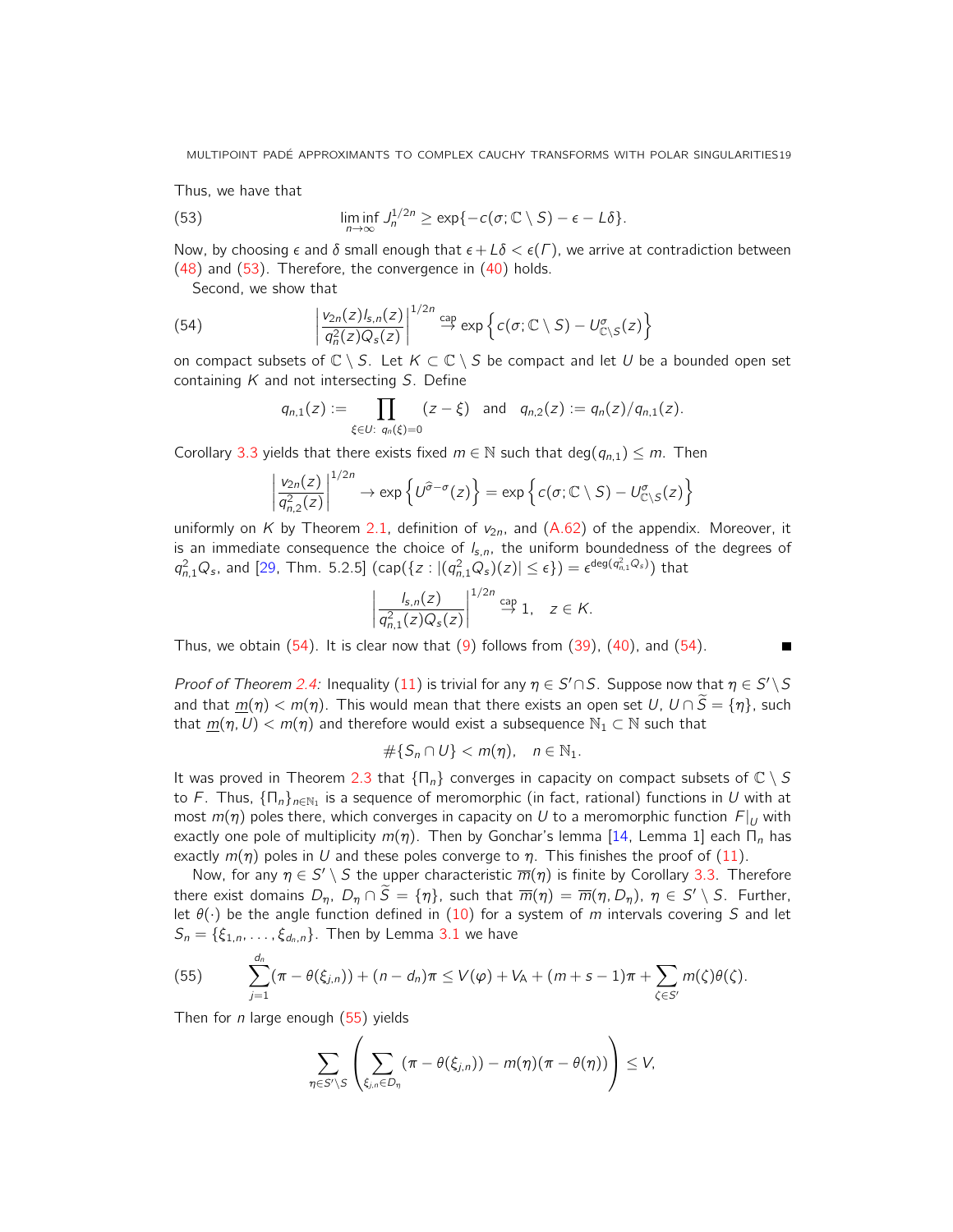where  $V$  was defined in  $(13)$ . Thus,

$$
\sum_{\eta \in S' \setminus S} (\# \{ S_n \cap D_\eta \} - m(\eta)) (\pi - \theta(\eta)) \leq \sum_{\eta \in S' \setminus S} \# \{ S_n \cap D_\eta \} \left( \max_{\xi \in D_\eta} \theta(\xi) - \theta(\eta) \right)
$$
\n(56)

for all n large enough. However, since  $\{max_{n> N} \# \{S_n \cap D_n\}\}_{n \in \mathbb{N}}$  is a decreasing sequence of integers,  $\overline{m}(\eta) = \overline{m}(\eta, D_{\eta}) = \#\{S_n \cap D_{\eta}\}\$  for infinitely many  $n \in \mathbb{N}$ . Therefore, we get from (56) that

(57) 
$$
\sum_{\eta \in S' \setminus S} (\overline{m}(\eta) - m(\eta)) (\pi - \theta(\eta)) \le V + \sum_{\eta \in S' \setminus S} \overline{m}(\eta) \left( \max_{\xi \in D_{\eta}} \theta(\xi) - \theta(\eta) \right).
$$

Observe now that the left-hand side and the first summand on the right-hand side of (57) are simply constants. Moreover, the second summand on the right-hand side of (57) can be maid arbitrarily small by taking smaller neighborhoods  $D_n$ . Thus, (12) follows.

#### 4. Numerical Experiments

We restricted ourselves to the case of classical Padé approximants and we constructed their denominators by solving the orthogonality relations (15) with  $v_{2n} \equiv 1$ . Thus, finding these denominators amounts to solving a system of linear equations whose coefficients are obtained from the moments of the measure  $\lambda$ .

In the numerical experiments below we approximate function  $F$  given by the formula

$$
F(z) = 7 \int_{[-6/7, -1/8]} \frac{e^{it} dt}{z - t} - (3 + i) \int_{[2/5, 1/2]} \frac{t - 3/5}{t - 2i} \frac{dt}{z - t} + (2 - 4i) \int_{[2/3, 7/8]} \frac{\ln(t) dt}{z - t} + \frac{1}{(z + 3/7 - 4i/7)^2} + \frac{2}{(z - 5/9 - 3i/4)^3} + \frac{6}{(z + 1/5 + 6i/7)^4}.
$$



Figure 1. Poles of  $\Pi_{13}$  and the error  $|F - \Pi_{13}|$  on  $\mathbb T$ 

On Figures 1a and 2a the solid lines stand for the support of the measure, diamonds depict the polar singularities of  $F$ , and disks denote the poles of the corresponding approximants. Note that the poles of  $F$  seem to attract the singularities first. On Figures 1b and 2b the absolute value of the error on the unit circle is displayed for the corresponding approximants.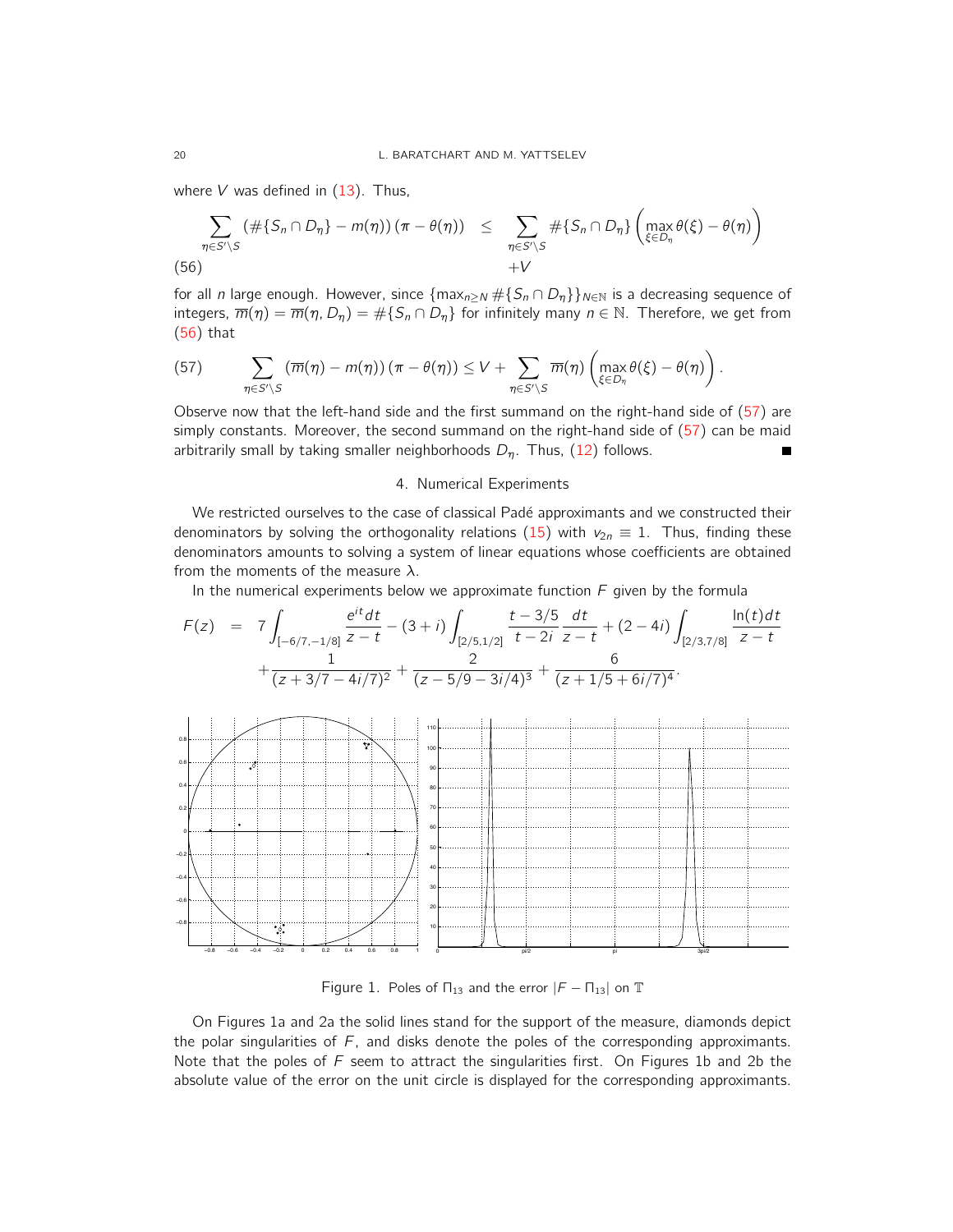



Figure 2. Poles of  $\Pi_{20}$  the error  $|F - \Pi_{20}|$  on  $\mathbb T$ 

The horizontal parts of the curves are of magnitude about  $10^{-3}$  on Figure 1b and of magnitude about 10<sup>−</sup><sup>9</sup> on Figure 2b.

#### 5. Appendix

Below we sketch some basic notions of logarithmic potential theory that were used throughout the paper. We refer the reader to the monographs [29, 30] for a complete treatment.

The *logarithmic potential* and the *logarithmic energy* of a finite positive measure  $\mu$ , compactly supported in C, are defined by

(A.58) 
$$
U^{\mu}(z) := \int \log \frac{1}{|z-t|} d\mu(t), \ z \in \mathbb{C},
$$

and

(A.59) 
$$
I[\mu] := \int U^{\mu}(z) d\mu(z) = \int \int \log \frac{1}{|z-t|} d\mu(t) d\mu(z),
$$

respectively. The function  $U^{\mu}$  is superharmonic with values in  $(-\infty, +\infty]$ , and is not identically  $+\infty$ . It is bounded below on supp( $\mu$ ) so that  $I[\mu] \in (-\infty, +\infty]$ .

Let now  $E \subset \mathbb{C}$  be compact and  $\Lambda(E)$  denote the set of all probability measures supported on E. If the logarithmic energy of every measure in  $\Lambda(E)$  is infinite, we say that E is polar. Otherwise, there exists a unique  $\mu_E \in \Lambda(E)$  that minimizes the logarithmic energy over all measures in  $\Lambda(E)$ . This measure is called the *equilibrium distribution* on E. The *logarithmic* capacity, or simply the capacity, of  $E$  is defined as

$$
\operatorname{cap}(E) = \exp\{-I[\mu_E]\}.
$$

By definition, the capacity of an arbitrary subset of  $\mathbb C$  is the *supremum* of the capacities of its compact subsets. We agree that the capacity of a polar set is zero. We define convergence in capacity as follows. We say that a sequence of functions  $\{h_n\}$  converges in capacity to a function h on a compact set K if for any  $\epsilon > 0$  holds

$$
\operatorname{cap} (\{ z \in K : |(h_n - h)(z)| \ge \epsilon \}) \to 0 \quad \text{as} \quad n \to \infty.
$$

We also say that a sequence converges in capacity in an open set  $\Omega$  if it is converges in capacity on any compact subset of  $\Omega$ .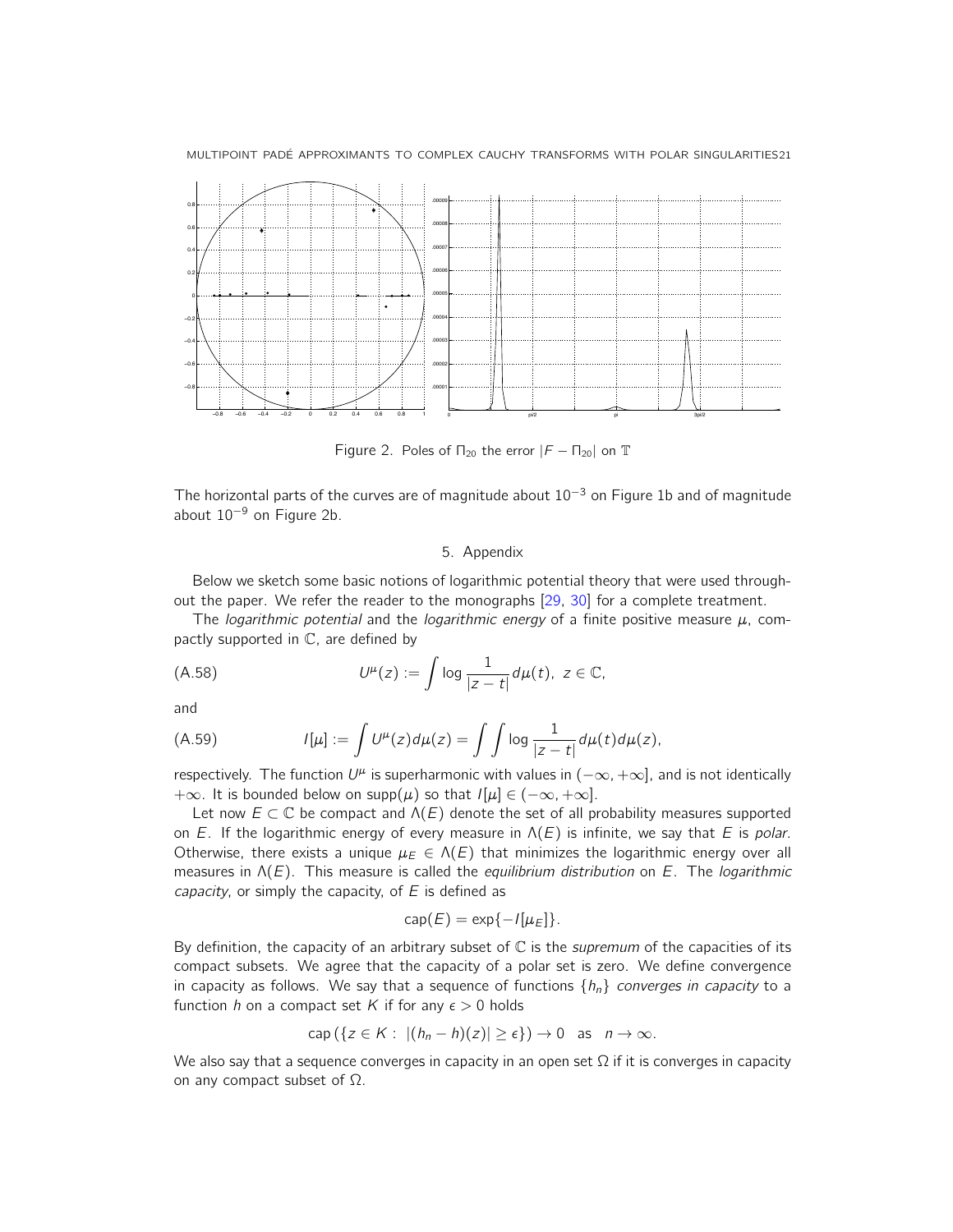22 L. BARATCHART AND M. YATTSELEV

Another important concept is the *regularity* of a compact set. We restrict to the case when E has connected complement, say  $\Omega$ . Then E is called regular if the Dirichlet problem on  $\partial\Omega$ is solvable, in other words, if any continuous function on  $\partial\Omega$  is the trace (limiting boundary values) of some function harmonic in  $Ω$ . Thus, regularity is a property of  $\partial Ω$  rather than E itself. It is also known [30, pg. 54] that E is regular if and only if  $U^{\mu_{\cal E}}$  is continuous<sup>6</sup> in C.

Often we use the concept of balayage of a measure  $[30,$  Sec. II.4]. Let D be a domain (connected open set) with compact boundary  $\partial D$  whose complement has positive capacity, and  $\mu$  be a finite Borel measure with compact support in D. Then there exists a unique Borel measure  $\hat{\mu}$  supported on  $\partial D$ , with total mass is equal to that of  $\mu$ , whose potential  $U^{\hat{\mu}}$  is bounded on  $\partial D$  and estistics for some constant  $\rho(\mu, D)$ bounded on  $\partial D$  and satisfies for some constant  $c(\mu; D)$ 

(A.60) 
$$
U^{\hat{\mu}}(z) = U^{\mu}(z) + c(\mu; D) \text{ for q.e. } z \in \mathbb{C} \setminus D.
$$

Necessarily then, we have that  $c(\mu; D) = 0$  if D is bounded and  $c(\mu; D) = \int g_D(t, \infty) d\mu(t)$ otherwise, where  $g_D(\cdot, \infty)$  is the *Green function* for D with pole at infinity. Equality in (A.60) holds for all  $z \in \mathbb{C} \setminus \overline{D}$  and also at all regular points of  $\partial D$ . The measure  $\hat{\mu}$  is called the balayage of  $\mu$  onto  $\partial D$ . It has the property that

(A.61) 
$$
\int h d\mu = \int h d\widehat{\mu}
$$

for any function h which is harmonic in D and continuous in  $\overline{D}$  (including at infinity if D is unbounded). From its defining properties  $\hat{\mu}$  has finite energy, therefore it cannot charge polar sets.

In analogy to the logarithmic case, one can define the *Green potential* of a positive measure  $\mu$  supported in a domain D with compact non-polar boundary. The only difference is now that, in (A.58), the logarithmic kernel log( $1/|z - t|$ ) gets replaced by  $g_D(z, t)$ , the Green function for D with pole at  $t \in D$ . The Green potential relative to the domain D of a finite positive Borel measure  $\mu$  compactly supported in D is given by

$$
U_D^{\mu}(z) = \int g_D(z, t) d\mu(t).
$$

It can be re-expressed in terms of the logarithmic potentials of  $\mu$  and of its balayage  $\hat{\mu}$  onto ∂D by the following formula [30, Thm. II.4.7 and Thm. II.5.1]:

(A.62) 
$$
U^{\hat{\mu}-\mu}(z) = c(\mu; D) - U^{\mu}_D(z), \quad z \in D,
$$

where  $c(\mu; D)$  was defined after equation (A.60). Moreover, (A.62) continues to hold at every regular point of ∂D; in particular, it holds q.e. on ∂D.

Exactly as in the logarithmic case, if  $E$  is a compact nonpolar subset of  $D$ , there exists a unique measure  $\mu_{(E,\partial D)} \in \Lambda(E)$  that minimizes the Green energy among all measures in  $\Lambda(E)$ . This measure is called the Green equilibrium distribution on  $E$  relative to  $D$ . In addition, the Green equilibrium distribution satisfies

(A.63) 
$$
U_D^{\mu_{(E,\partial D)}}(z) = \frac{1}{\text{cap}(E,\partial D)}, \text{ for q.e. } z \in E,
$$

where cap( $E$ ,  $\partial D$ ) is Green (condenser) capacity of E relative to D which is the reciprocal of the minimal Green energy among all measures in  $\Lambda(E)$ . Moreover, equality in (A.63) holds at all regular points of  $E$ .

 $^6$ Since supp $(\mu_E)\subseteq$  ∂Ω [30, Cor. 1.4.5], it is again enough to check continuity of  $U^{\mu_E}$  only on ∂Ω.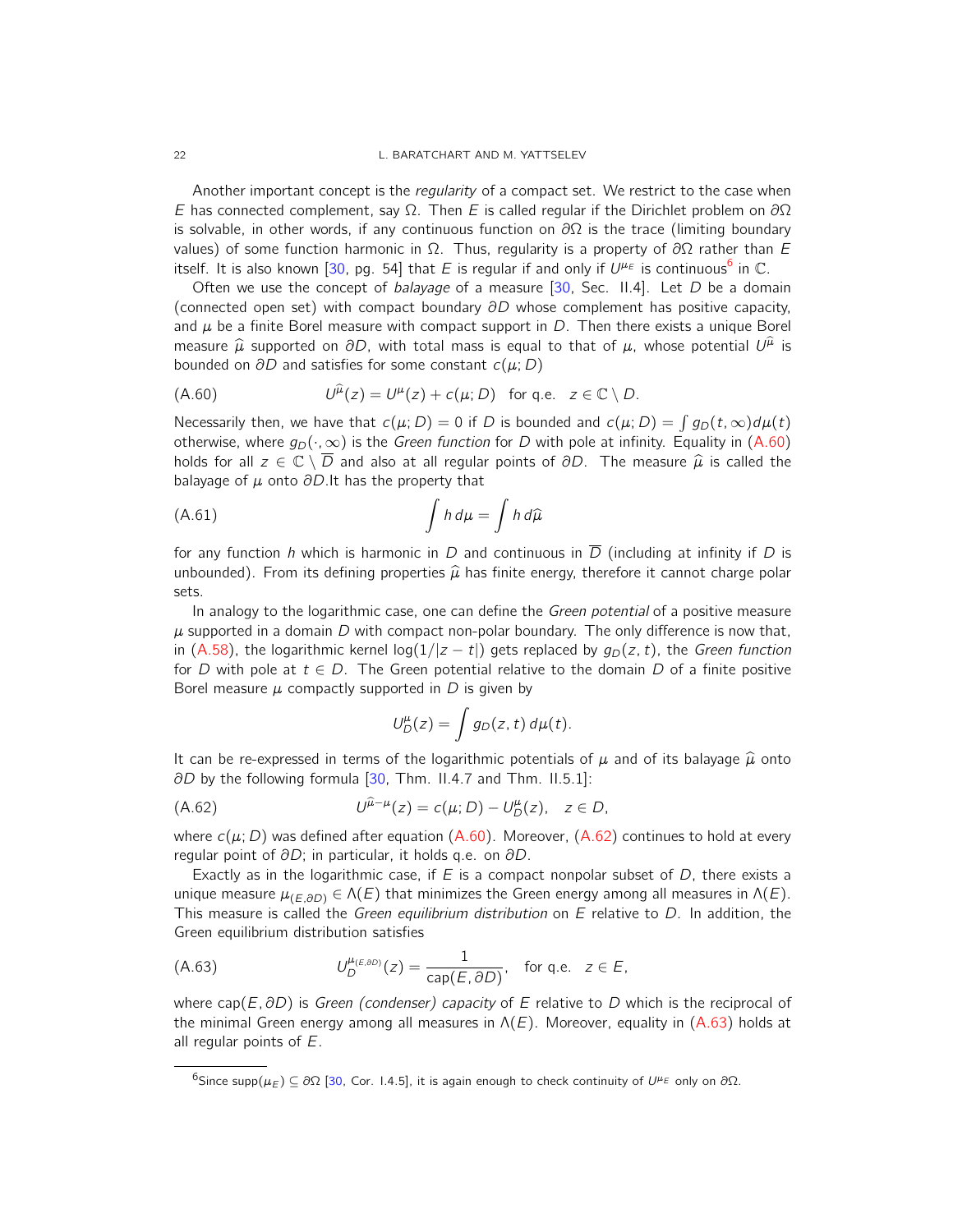MULTIPOINT PADE APPROXIMANTS TO COMPLEX CAUCHY TRANSFORMS WITH POLAR SINGULARITIES23 ´

#### References

- [1] V. M. Adamyan, D. Z. Arov, and M. G. Krein. Analytic properties of Schmidt pairs for a Hankel operator on the generalized Schur-Takagi problem. Math. USSR Sb., 15:31–73, 1971.
- [2] A. Ancona. Démonstration d'une conjecture sur la capacité et l'effilement. C. R. Acad. Sci. Paris S, 297(7):393–395, 1983.
- [3] A. Ancona. Sur une conjecture concernant la capacité et l'effilement. In G. Mokobodzi and D. Pinchon, editors, Colloque du Théorie du Potentiel (Orsay, 1983), volume 1096 of Lecture Notes in Mathematics, pages 34–68, Springer-Verlag, Berlin, 1984.
- [4] A. I. Aptekarev. Sharp constant for rational approximation of analytic functions. Mat. Sb., 193(1):1–72, 2002. English transl. in Math. Sb. 193(1-2):1–72, 2002.
- [5] A. I. Aptekarev and W. V. Assche. Scalar and matrix Riemann-Hilbert approach to the strong asymptotics of Padé approximants and complex orthogonal polynomials with varying weight. J. Approx. Theory, 129:129– 166, 2004.
- [6] L. Baratchart, R. Küstner, and V. Totik. Zero distribution via orthogonality. Ann. Inst. Fourier, 55(5):1455– 1499, 2005.
- [7] L. Baratchart, F. Mandrèa, E. B. Saff, and F. Wielonsky. 2-D inverse problems for the Laplacian: a meromorphic approximation approach. J. Math. Pures Appl., 86:1–41, 2006.
- [8] L. Baratchart and F. Seyfert. An  $L^p$  analog of AAK theory for  $p \ge 2$ . J. Funct. Anal., 191(1):52-122, 2002.
- [9] L. Baratchart and M. Yattselev. Meromorphic approximants to complex Cauchy transforms with polar singularities. Submitted for publication.
- [10] D. Barrios, G. López Lagomasino, and E. Torrano. Location of the zeros and asymptotics of polynomials satisfying three term recurrence relations with complex coefficients. Sb. Math., 186(5):629–659, 1995.
- [11] G. Baxter. A convergence equivalence related to polynomials orthogonal on the unit circle. Trans, Amer. Math. Soc., 79:471–487, 1961.
- [12] P. Deift. Orthogonal Polynomials and Random Matrices: a Riemann-Hilbert Approach, volume 3 of Courant Lectures in Mathematics. Amer. Math. Soc., Providence, RI, 2000.
- [13] R. A. DeVore and G. G. Lorentz. Constructive Approximation, volume 303 of Grundlehren der Math. Wissenschaften. Springer-Verlag, Berlin, 1993.
- [14] A. A. Gonchar. On the convergence of generalized Padé approximants of meromorphic functions. Mat. Sb., 98(140):564–577, 1975. English transl. in Math. USSR Sb. 27:503–514, 1975.
- [15] A. A. Gonchar. On the convergence of Padé approximants for some classes of meromorphic functions. Mat. Sb., 97(139):607–629, 1975. English transl. in Math. USSR Sb. 26(4):555–575, 1975.
- [16] A. A. Gonchar and G. López Lagomasino. On Markov's theorem for multipoint Padé approximants. Mat. Sb., 105(4):512–524, 1978. English transl. in Math. USSR Sb. 34(4):449–459, 1978.
- [17] A. A. Gonchar and E. A. Rakhmanov. Equilibrium distributions and the degree of rational approximation of analytic functions. Mat. Sb., 134(176)(3):306-352, 1987. English transl. in Math. USSR Sbornik 62(2):305–348, 1989.
- [18] R. Küstner. Asymptotic zero distribution of orthogonal polynomials with respect to complex measures having argument of bounded variation. PhD thesis, University of Nice Sophia Antipolis, Sophia Antipolis, France, 2003. http://www.inria.fr/rrrt/tu-0784.html.
- [19] G. López Lagomasino. Conditions for convergence of multipoint Padé approximants for functions of Stieltjes type. Mat. Sb., 107(149):69–83, 1978. English transl. in Math. USSR Sb. 35:363–376, 1979.
- [20] G. López Lagomasino. Convergence of Padé approximants of Stieltjes type meromorphic functions and comparative asymptotics for orthogonal polynomials. Mat. Sb., 136(178):206–226, 1988. English transl. in Math. USSR Sb. 64:207–227, 1989.
- [21] G. López Lagomasino, F. Marcellán, and W. Van Assche. Relative asymptotics for polynomials orthogonal with respect to a discrete Sobolev inner product. Constr. Approx., 11(1):107-137, 1995.
- [22] A. Magnus. Toeplitz matrix techniques and convergence of complex weight Padé approximants. J. Comput. Appl. Math., 19:23–38, 1987.
- [23] A. A. Markov. Deux démonstrations de la convergence de certaines fractions continues. Acta Math., 19:93–104, 1895.
- [24] J. Nuttall. Padé polynomial asymptotic from a singular integral equation. Constr. Approx., 6(2):157-166, 1990.
- [25] J. Nuttall and S. R. Singh. Orthogonal polynomials and Padé approximants associated with a system of arcs. J. Approx. Theory, 21:1–42, 1980.